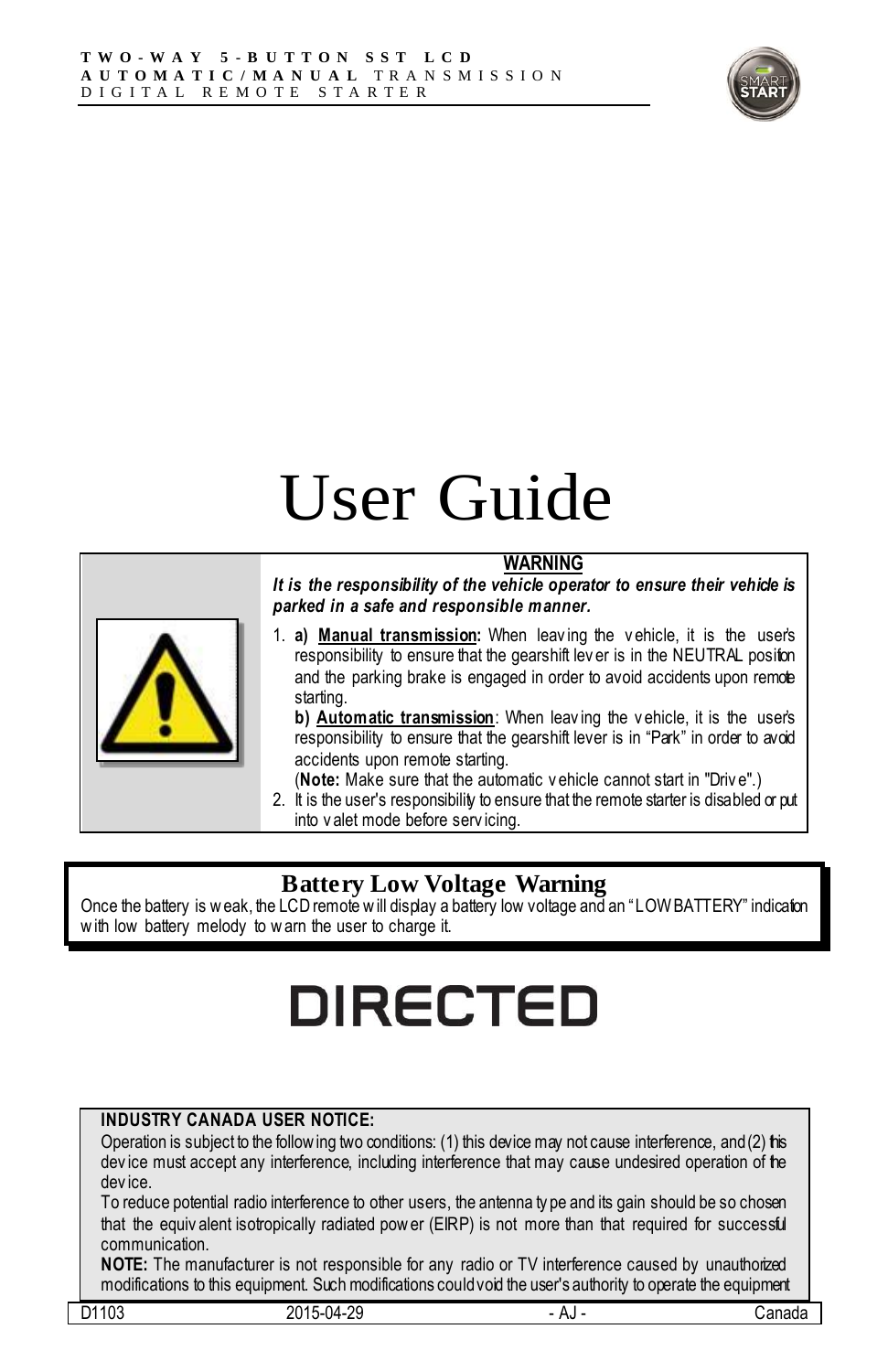### **Table of Contents**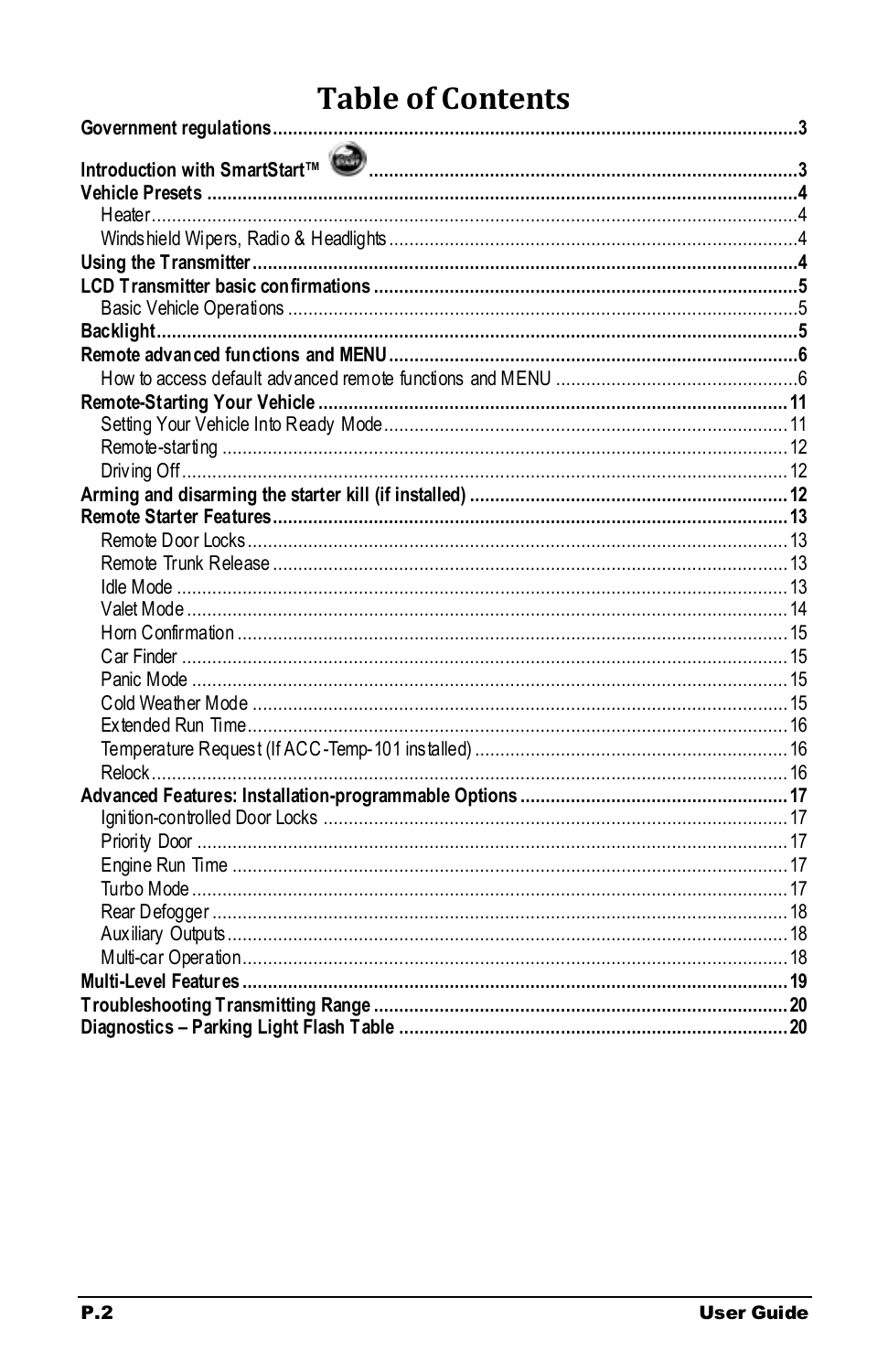### <span id="page-2-0"></span>*Government regulations*

This device complies with Part 15 of FCC rules. Operation is subject to the following two conditions: (1) This device may not cause harmful interference, and (2) This device must accept any interference received, including interference that may cause undesirable operation.

This equipment has been tested and found to comply with the limits for a class B digital device, pursuant to Part 15 of the FCC Rules. These limits are designed to provide reasonable protection against harmful interference in a residential installation. This equipment generates and can radiate radio frequency energy and, if not installed and used in accordance with the instruction manual, may cause harmful interference to radio communications. However, there is no guarantee that interference will not occur in a particular installation. If this equipment does cause harmful interference to radio or television, which can be determined by turning the equipment OFF and ON, the user is encouraged to try to correct the interference by one or more of the following measures:

- Reorient or relocate the receiving antenna.
- Increase the separation between the equipment and receiver.
- Connect the equipment into an outlet on a circuit different from that to which the receiver is connected.
- Consult the dealer or an experienced radio / TV technician for help.

To satisfy FCC RF exposure compliance requirements, this device should be used in hand-held, hand operated configurations only. The device and its antenna must maintain a separation distance of 20 cm or more from the person's body, except for the hand and wrists, to satisfy RF exposure compliance. This device is designed to be used in a person's hands and its operating configurations do not support normal transmissions while it is carried in pockets or holsters next to a person's body.

#### **Canada Statements**

This device complies with Industry Canada licence-exempt RSS standard(s). Operation is subject to the following two conditions: (1) this device may not cause interference, and (2) this device must accept any interference, including interference that may cause undesired operation of the device.

Any changes or modifications not expressly approved by the party responsible for compliance could void the user's authority to operate the equipment.

## <span id="page-2-1"></span>*Introduction with SmartStart™*

This is a state-of-the-art remote car starter system. The system is packed with advanced features such as priority access to the driver's door (commodity features), the Safe Start children safety feature and SmartStart™.

SmartStart™ is a groundbreaking technology that enables your remote starter features to be accessed by your smartphone. Features include keyless entry, trunk release, panic, remote start/stop toggle and alarm notifications<sup>1</sup>. Note: SmartStart™ must be professionally installed. For more information, see your nearest authorised Directed Canada dealer.

With many advanced functions, this product will satisfy any one of your expectations from high-end commodity and security systems, without neglecting any standard feature commonly offered by entry-level starters.

1

<sup>1</sup> Certain conditions apply . See your authorised Directed Canada dealer.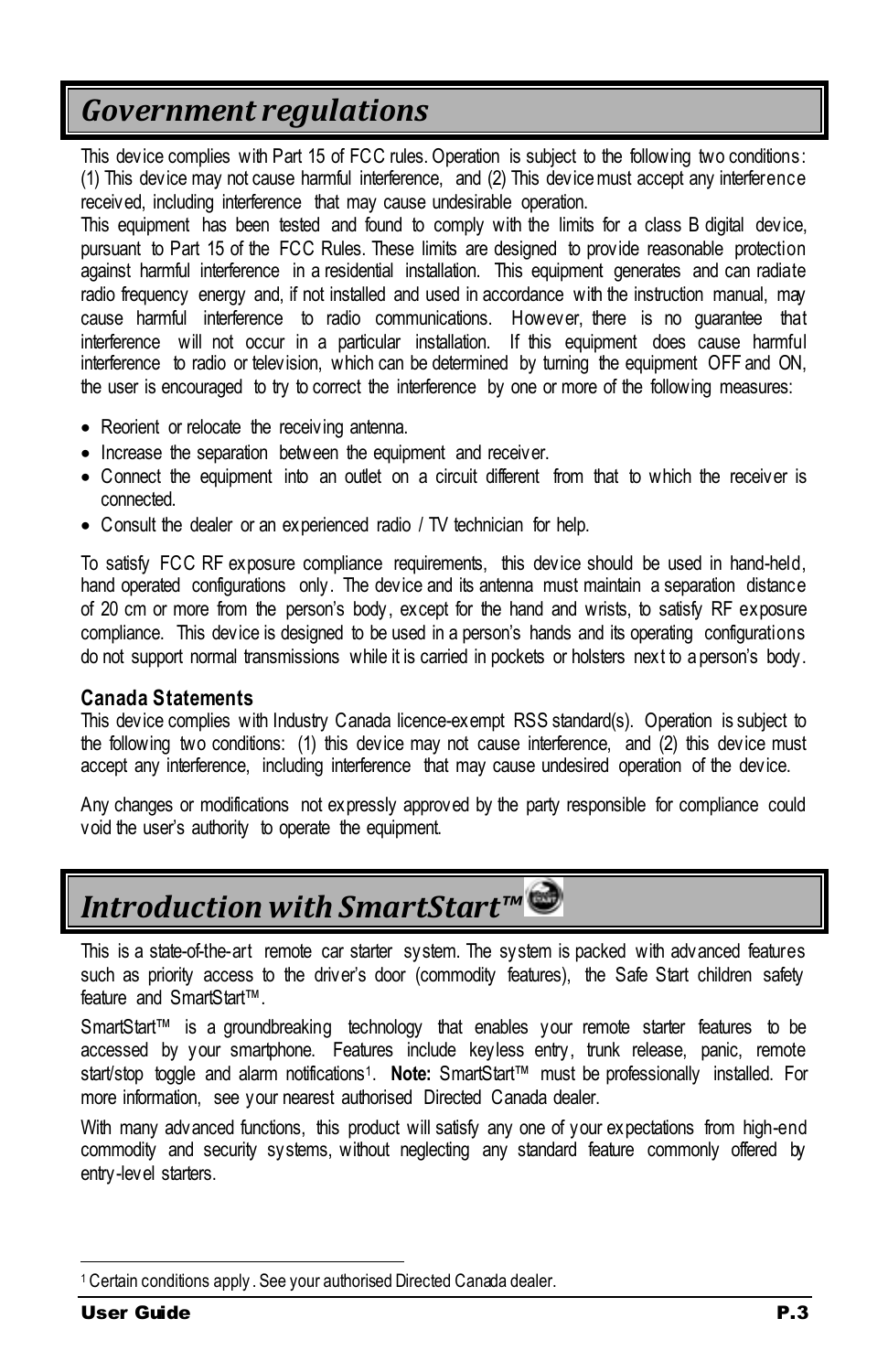### <span id="page-3-0"></span>*Vehicle Presets*

#### <span id="page-3-1"></span>**Heater**

When leaving the vehicle it is recommended to preset the accessory controls in preparation for the next remote start. Settings for the blower motor (fan), front and rear, should not be left on **HIGH**. It is recommended to leave the settings on **LOW** or **MEDIUM** instead.

#### <span id="page-3-2"></span>**Windshield Wipers, Radio & Headlights**

Certain vehicles require the radio and / or windshield wiper and / or headlight circuits to become energized while running under remote start. When leaving the vehicle you must ensure that the windshield wiper and headlight switches are **OFF**. Leaving the headlight switch **ON** on certain types of vehicles could cause them to remain **ON** even after remote starter shut down, resulting in a dead battery.

### <span id="page-3-3"></span>*Using the Transmitter*

Your remote starter is equipped with a 5-button multi-channel remote control. It can operate two independent vehicles equipped with identical remote starters (see **Multi-car operation** section on **page [18\)](#page-17-0)**.

**The functions of the 2-way transmitter are as follows:**



**LOCK:** Locks the doors and arms the STARTER KILL (if installed).



f

**UNLOCK:** Unlocks the doors and disarms the STARTER KILL (if installed).

Activates the Priority Door Access if configured.

#### **FUNCTION:**

Turns the backlight ON. Enters remote Menu.

This button allows different functions to any of the other four buttons.



#### **TRUNK:** Opens the **TRUNK**.

**Note:** Trunk option must be installed.



#### **START/STOP:**

Starts or Stops the engine (normal functions).



#### **Charger port:**

The battery charger plugs into this port.

**Note:** When using the remote for second car operation, the beep played by the transmitter changes to indicate the user that the second car operation message was sent to the car.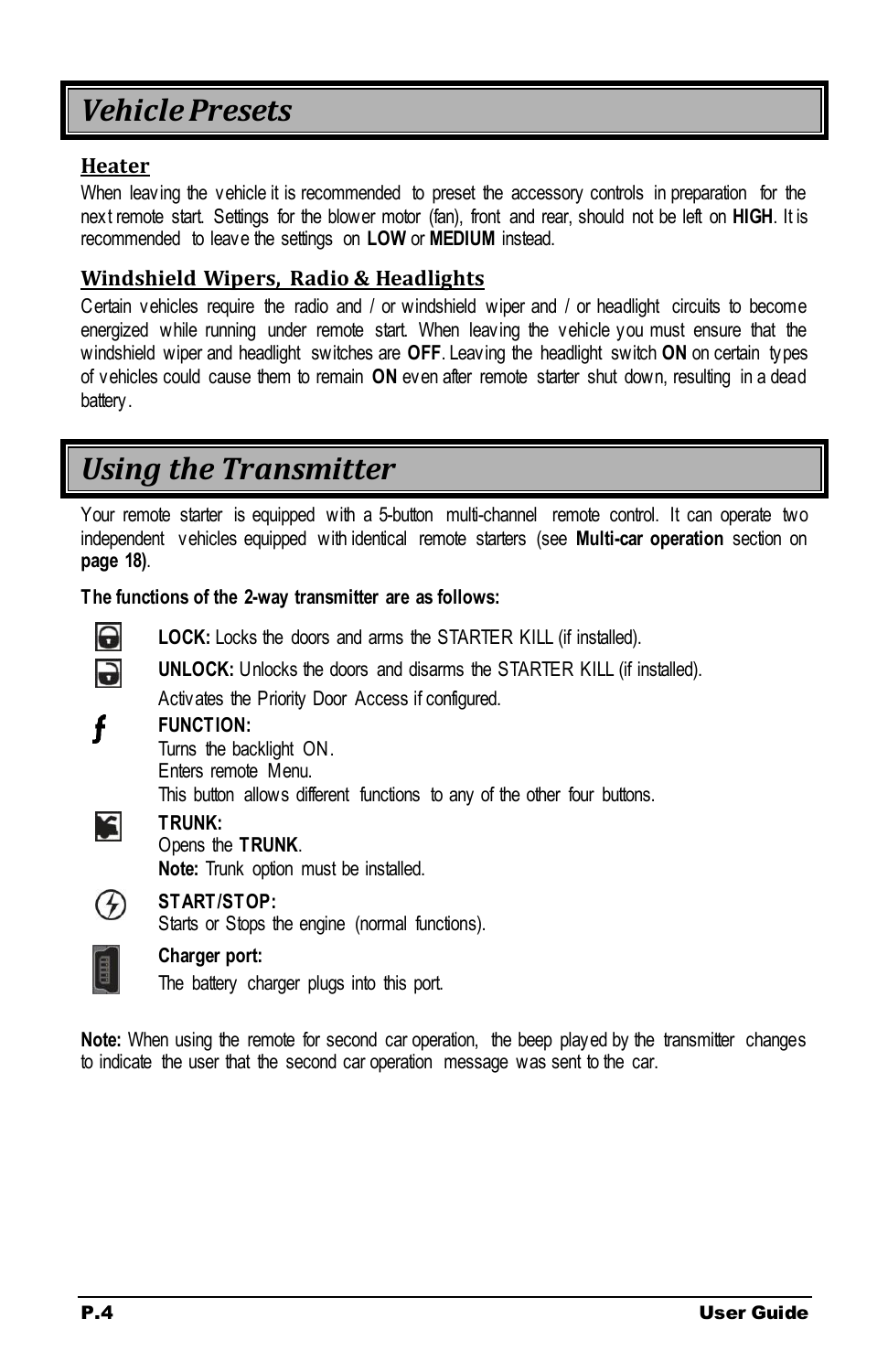**The functions of the 1-way transmitter are as follows (optional):**



**LOCK:** Locks the doors and arms the STARTER KILL (if installed).

**UNLOCK:** Unlocks the doors and disarms the STARTER KILL (if installed). Activates the Priority Door Access if configured.

- **TRUNK:**Opens the **TRUNK**. **Note: TRUNK** option must be installed.
- $\odot$ **START/STOP:** Remote starts or stops the engine. Gets the system into Cold Weather mode by pressing the **AUX** button and then pressing and holding the **START/STOP** button for 3 seconds. **Note:** Icon may vary.
- **AUX AUX:** This button serves as a second function button.

*(icon*  This button allows different functions to any of the other four buttons.

*may* 

*vary)*

### <span id="page-4-0"></span>*LCD Transmitter basic confirmations*

#### **Function Button pressed Icon / text Sound Instructions /description Lock** / LOCK 1 beep Lock and arm the sy stem **Unlock**  $\overrightarrow{v}$   $\overrightarrow{v}$  / UNLOCK 2 beeps Unlock and disarm the system **Trunk C F** TRUNK 3 short Trunk output beeps **Engine** REMOTE START + **Start** ⊛ **Start** Start the engine (15 min. by default)  $\binom{1}{1}$  + 0:15M Melody Engine **Stop**  $\bigotimes$  REMOTE STOP + Stop Stop the engine CLOCK Melody **Back light f c f** On for 4 seconds **example 1** Press **f** button quickly See Cold Weather Mode section **Cold Weather** CWM  $\begin{array}{ccc} \texttt{a} \texttt{ wea} \texttt{uner} & \texttt{f} \texttt{ then } \textcircled{S} & | & \texttt{\circled{a}} \texttt{.} \end{array}$ Melody **(pag[e-15\)](#page-14-3)** Valet **Valet Mode**  $\left| \begin{array}{c} \bullet \\ \bullet \end{array} \right|$   $\left| \begin{array}{c} \bullet \\ \bullet \end{array} \right|$  +  $\blacksquare$ + COMBO See Valet mode section Mode **(pag[e-14\)](#page-13-0)** VALET ON Melody PANIC  $+$   $\blacksquare$  for 1 beep See Panic Mode section Panic  $\blacksquare$  **P**<sub>or</sub> 3 sec. **(pag[e-15\)](#page-14-4)**

#### <span id="page-4-1"></span>**Basic Vehicle Operations**

### <span id="page-4-2"></span>*Backlight*

**Two different ways to use the backlight:**

- Turning the backlight on for  $3$  seconds, press the  $f$  button quickly.
- To browse the **MENU** with the backlight **ON:**
	- a) Press the  $f$  button quickly and release. The backlight should turn ON.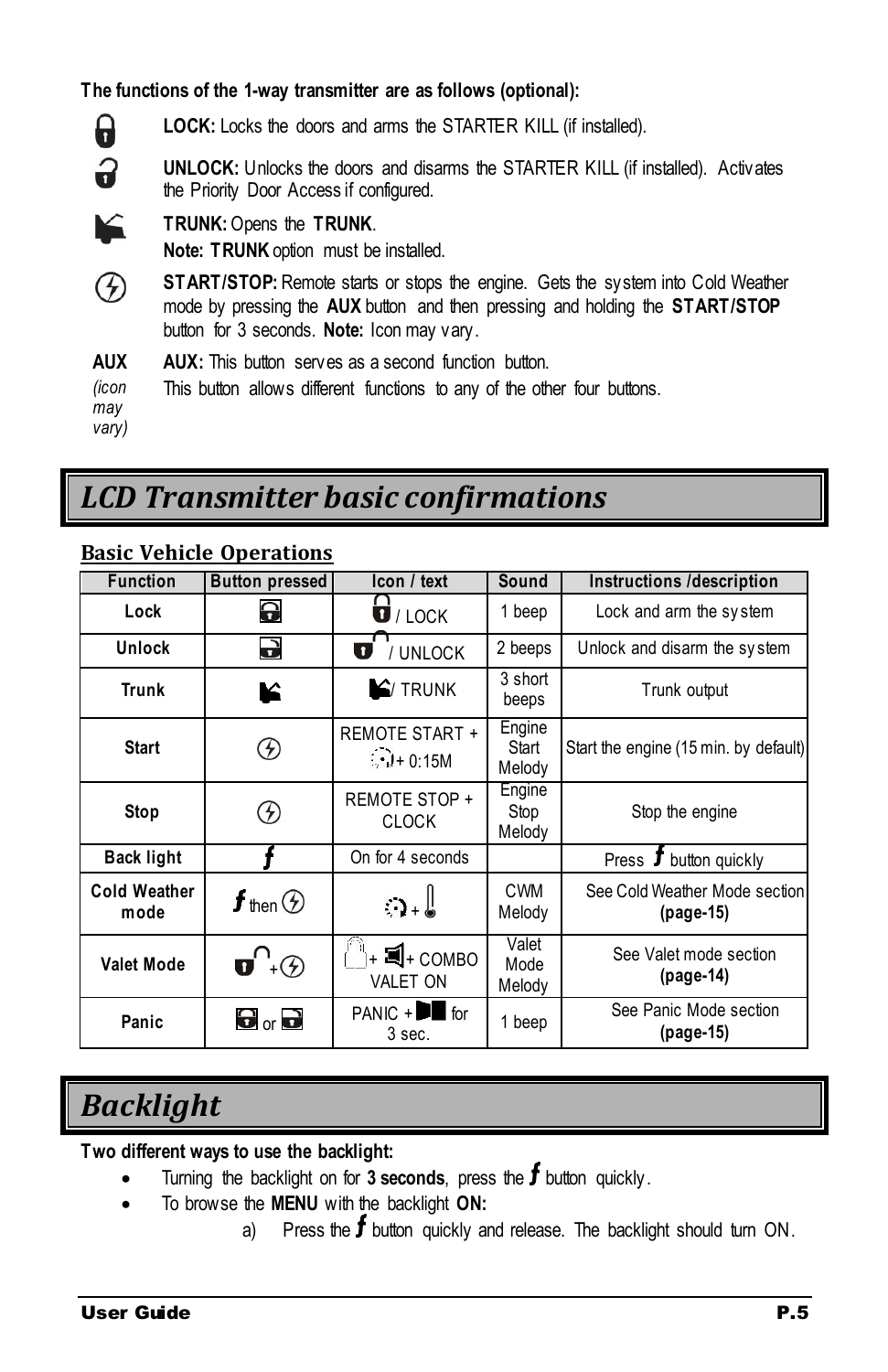b) Within 3 seconds, press and release the  $f$  button to access the various functions. Refer to Remote advanced functions and Menu**.**

### <span id="page-5-0"></span>*Remote advanced functions and MENU*

#### <span id="page-5-1"></span>**How to access default advanced remote functions and MENU**

| <b>User</b>                                                  |   | Transmitter (default)            |
|--------------------------------------------------------------|---|----------------------------------|
| 1. Press $f$ for 1 second and release                        | → | Remote beeps once and LEVEL1     |
|                                                              |   | appears on screen.               |
|                                                              |   | Remote beeps once and LEVEL2     |
| 2. Press $f$ a 2 <sup>nd</sup> time for 1 second and release |   | appears on screen.               |
|                                                              | → | Remote beeps once and LEVEL3     |
| 3. Press $f$ a 3 <sup>rd</sup> time for 1 second and release |   | appears on screen.               |
|                                                              | → | Remote beeps once and MENU       |
| 4. Press $f$ a 4 <sup>th</sup> time for 1 second and release |   | appears on screen.               |
| 5. At that point, press $\bullet$ to enter the remote        |   | Follow the steps listed below in |
| MENU.                                                        |   | "Selecting and adjusting         |
|                                                              |   | advance MENU options":           |

**Note:** The order of LEVELS and MENU can be re-arranged in the menu option **f** BUTTON **PROGRAM.**

#### **Selecting and adjusting advanced menu options:**

- 1. When in **MENU**, press  $\bigcirc$  button to enter the menu.
- 2. Press button to move up in the menu or button to move down in the menu.
- 3. Press  $\blacktriangleright$  button to select the option you would like to adjust.
- 4. Press **button to increase** the value or to activate or deactivate a function or toggle through the selection.
- 5. Press button to **decrease** the value or to activate or deactivate a function or toggle through the selection.
- 6. Press  $\bigcirc$  button to move to the next sub-option or go back to the main menu.
- 7. To **SAVE** modifications and **EXIT** remote **MENU**, do not touch any button for approximately 30 seconds or press  $\blacktriangleright$  to save settings and  $f$  to exit menu.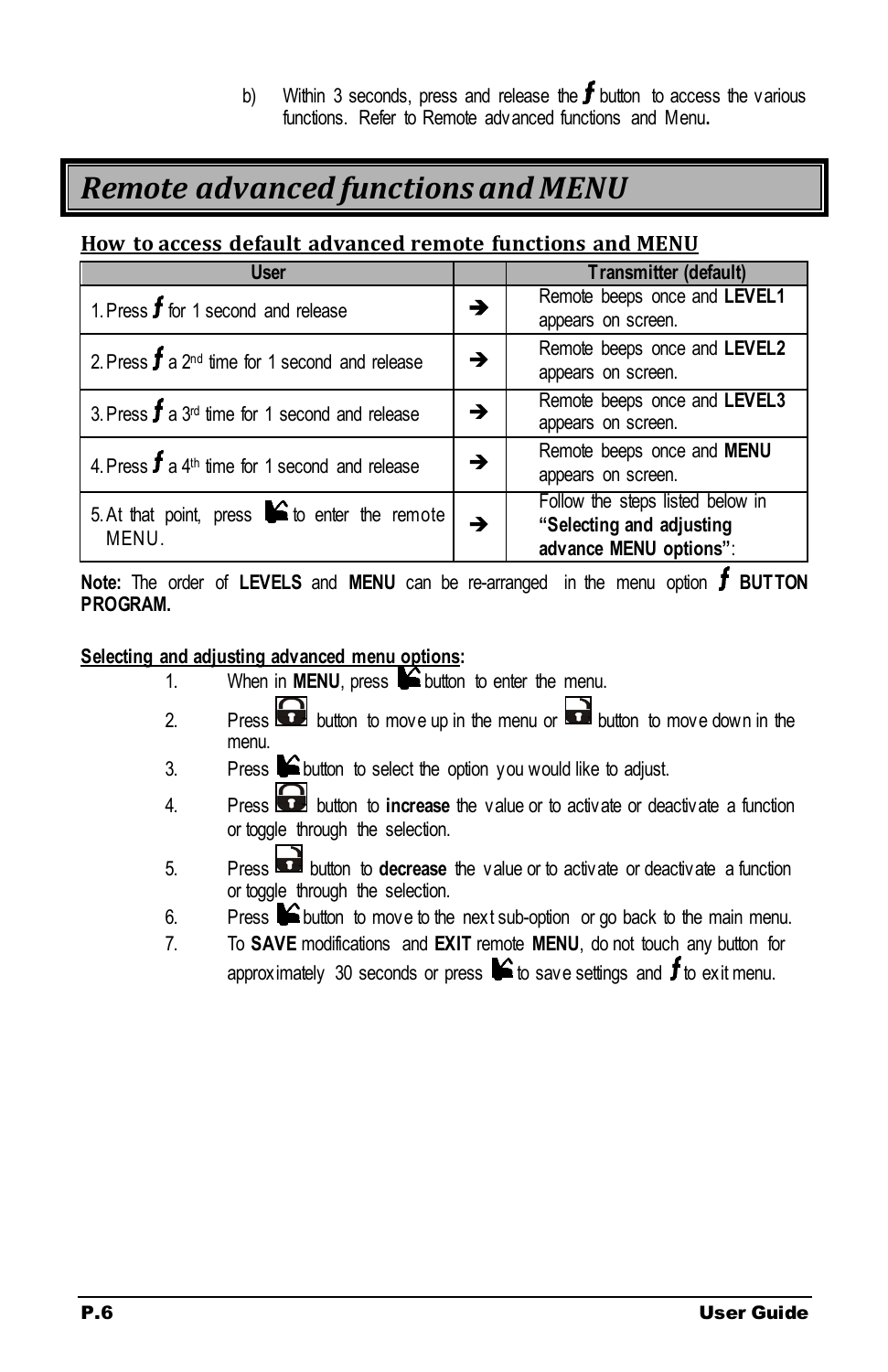### *Remote advanced functions and MENU*

| <b>Display</b>     | <b>Description</b>                                                                                                                       |  |  |  |
|--------------------|------------------------------------------------------------------------------------------------------------------------------------------|--|--|--|
|                    | Parking meter countdown                                                                                                                  |  |  |  |
|                    | This version of the countdown feature is particularly useful for keeping track                                                           |  |  |  |
|                    | of parking meter time. The transmitter will beep 5 times, 5min before the                                                                |  |  |  |
|                    | Parking countdown reaches 0 then beeps 5 times once the countdown<br>expires and display PARK EXPIRY.                                    |  |  |  |
|                    | Through Advanced Options, first press $f$ to select MENU, then:                                                                          |  |  |  |
| <b>PARK METER</b>  | Choose PARK METER and press <b>12</b> .                                                                                                  |  |  |  |
| (1)                | a.                                                                                                                                       |  |  |  |
|                    | Choose ON then press $\blacktriangleright$ . Set the time you want to<br>b.                                                              |  |  |  |
|                    | allocate. First set the hour by pressing $\bigodot$ to increment or                                                                      |  |  |  |
|                    | $\Box$ to decrement, and press $\blacksquare$ . Then set the minutes and                                                                 |  |  |  |
|                    | press $\blacktriangleright$ to apply the settings.                                                                                       |  |  |  |
|                    | The text <b>PARK METER</b> will appear with the flashing<br>C.                                                                           |  |  |  |
|                    | icon. Press $f$ button to exit MENU.                                                                                                     |  |  |  |
|                    | Alarm clock                                                                                                                              |  |  |  |
|                    | The LCD remote control has a built-in alarm clock, which can be set up using                                                             |  |  |  |
|                    | the ALARM CLOCK Menu. Once the programmed time is reached, the<br>remote will beep 5 times and display the text ALARM CLOCK every minute |  |  |  |
|                    | for a period of 5 minutes or until a button is pressed.                                                                                  |  |  |  |
|                    | Through Advanced Options, first press $f$ to select MENU, then:                                                                          |  |  |  |
| <b>ALARM CLOCK</b> | Choose ALARM CLOCK and press <b>S</b> .<br>a.                                                                                            |  |  |  |
| (2)                | Choose ON and press $\mathsf{S}$ . Set the time at which you want<br>b.                                                                  |  |  |  |
|                    | to set the alarm. First set the hour by pressing $\Box$ to                                                                               |  |  |  |
|                    | increment or $\Box$ to decrement, and press $\blacktriangleright$ . Then set the                                                         |  |  |  |
|                    | minutes and press $\blacktriangleright$ to apply the settings.                                                                           |  |  |  |
|                    | The text ALARM CLOCK will appear with the flashing<br>C.                                                                                 |  |  |  |
|                    | icon. Press $f$ button to exit MENU.                                                                                                     |  |  |  |
|                    | Cold weather mode function (see Cold weather mode section for                                                                            |  |  |  |
|                    | details)                                                                                                                                 |  |  |  |
|                    | Through Advanced Options, first press $f$ to select MENU, then:                                                                          |  |  |  |
| <b>CWM</b>         | Choose CWM and press $\mathbf{S}$ .<br>a.                                                                                                |  |  |  |
| (3)                | Choose ON, then press $\blacktriangleright$ . The icon $\mathbb{S}^n$ and $\mathbb{I}$ will appear<br>b.                                 |  |  |  |
|                    | and the remote will display the text CWM ON.                                                                                             |  |  |  |
|                    | To disable CWM, simply redo the steps above and select<br>C.<br>OFF.                                                                     |  |  |  |
|                    |                                                                                                                                          |  |  |  |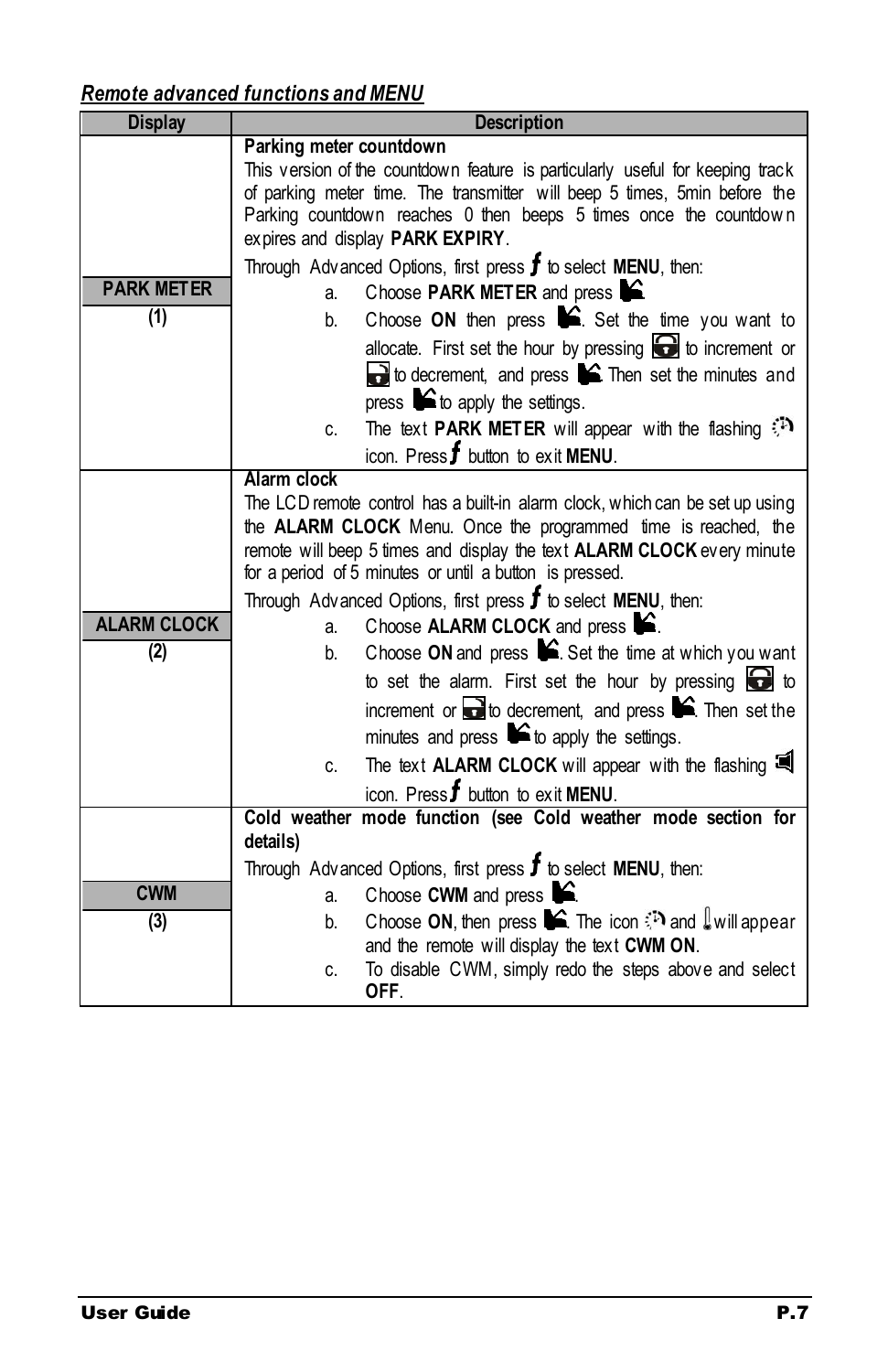| <b>Display</b>     | <b>Description</b>                                                                                                                                       |  |  |
|--------------------|----------------------------------------------------------------------------------------------------------------------------------------------------------|--|--|
|                    | Valet functions (see Valet Mode section for details)                                                                                                     |  |  |
|                    | Through Advanced Options, first press $f$ to select MENU, then:                                                                                          |  |  |
|                    | Choose VALET MODE and press $\mathbf{\hat{S}}$ .<br>a.                                                                                                   |  |  |
|                    | Press $\bigodot$ or $\bigodot$ to make your selection then press $\bigtriangledown$ .<br>b.                                                              |  |  |
|                    | <b>OFF:</b> It disables Valet mode.<br>i.                                                                                                                |  |  |
| <b>VALET MODE</b>  | ii. ALARM VALET: Only the alarm is disabled, if available.                                                                                               |  |  |
| (4)                | $\Box$ and $\Box$ or $\Box$ will appear on the LCD screen.<br>iii. START VALET: Only the starter is disabled, if available.                              |  |  |
|                    | and i or of will appear on the LCD<br>screen.                                                                                                            |  |  |
|                    | iv. COMBO VALET: Starter and alarm are disabled.                                                                                                         |  |  |
|                    | <b><math>\oplus</math></b> , $\Box$ and $\Diamond$ will appear on the LCD screen.                                                                        |  |  |
|                    | v. BACK: It brings you to the remote menu display.                                                                                                       |  |  |
|                    | Time start function                                                                                                                                      |  |  |
|                    | This feature is used to remote start the car at a pre-programmed time. Once                                                                              |  |  |
|                    | the pre-programmed time is reached, the remote will send a start command<br>to the vehicle module.                                                       |  |  |
|                    | Through Advanced Options, first press $f$ to select MENU, then:                                                                                          |  |  |
|                    | Choose TIME START and press C. Choose ON to enable<br>a.                                                                                                 |  |  |
| <b>TIME START</b>  | this feature and press $\blacktriangleright$ .                                                                                                           |  |  |
| (5)                | Set the time at which you want to remote start the vehicle.<br>b.                                                                                        |  |  |
|                    | First set the hour, and press $\blacktriangleright$ . Then set the minutes and                                                                           |  |  |
|                    | press $\triangleright$ to apply settings.                                                                                                                |  |  |
|                    | will appear on the screen to confirm activation.<br>C.                                                                                                   |  |  |
|                    | Note: The TIME START function can only be carried out once per remote                                                                                    |  |  |
|                    | start.                                                                                                                                                   |  |  |
|                    | <b>Keypad lock function</b>                                                                                                                              |  |  |
|                    | By default, keypad lock is disabled. When this feature is enabled, the remote<br>is locked to prevent unintentional operations. Note that as long as the |  |  |
|                    | keypad is locked, the remote is non-operational until the feature is disabled                                                                            |  |  |
|                    | or temporarily unlocked for 20 seconds. To temporarily unlock the keypad,                                                                                |  |  |
|                    | press and hold the $f$ button until the remote plays a melody and READY is                                                                               |  |  |
| <b>KEYPAD LOCK</b> | displayed on the LCD.                                                                                                                                    |  |  |
| (6)                |                                                                                                                                                          |  |  |
|                    | To enable Keypad lock through Advanced Options, first press $f$ button to<br>select MENU, then:                                                          |  |  |
|                    | Choose KEYPAD LOCK and press $\bullet$ (by default, the<br>a.<br>option is OFF).                                                                         |  |  |
|                    | Press or a to select the desired time before keypad<br>b.                                                                                                |  |  |
|                    | locking: 5 sec, 10 sec, 20 sec.                                                                                                                          |  |  |
|                    | Press $\bullet$ to apply the settings then press $f$ button to exit.<br>C.                                                                               |  |  |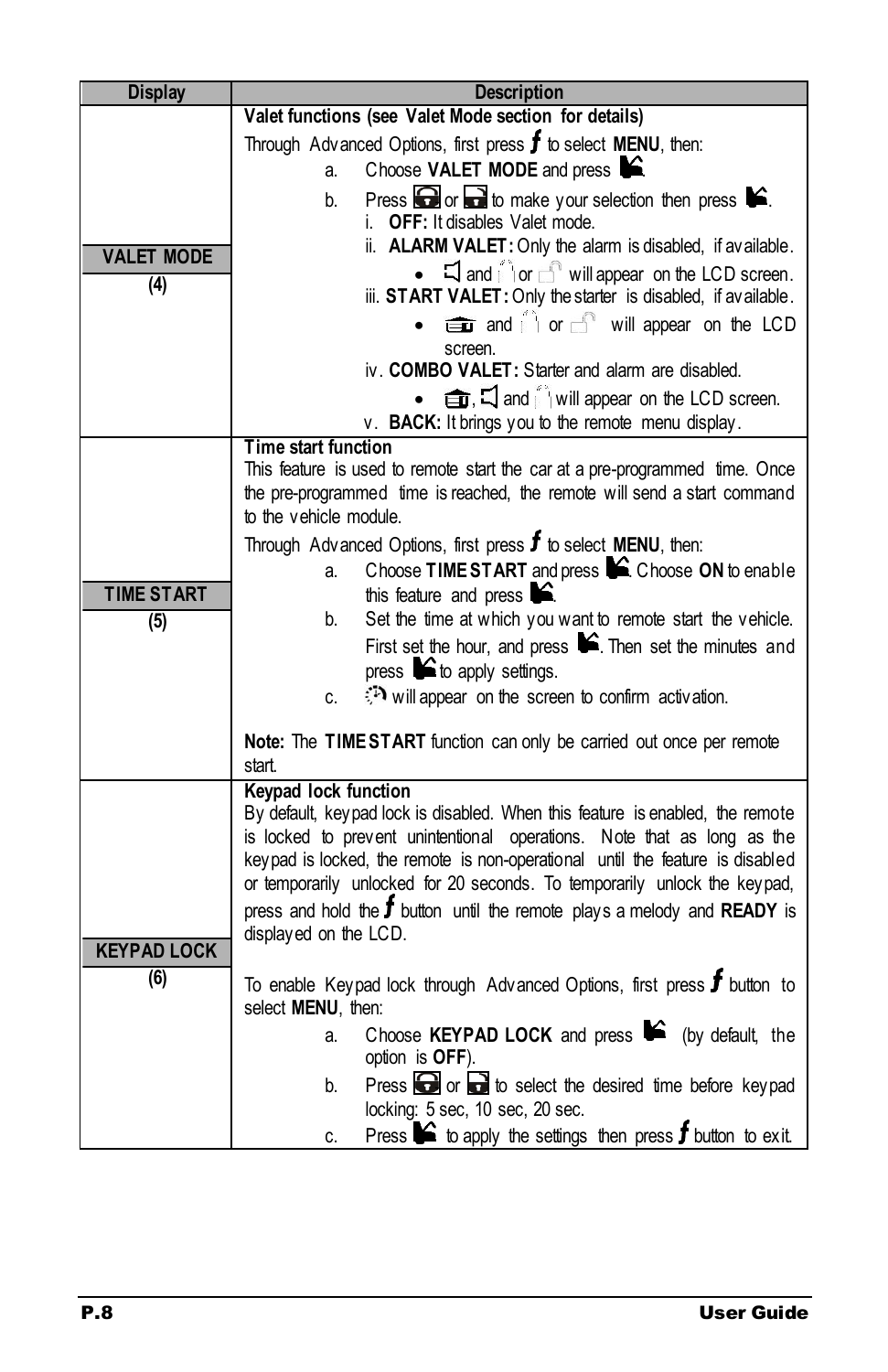| <b>Display</b>     | <b>Description</b>                                                                                           |  |  |
|--------------------|--------------------------------------------------------------------------------------------------------------|--|--|
|                    | Screen color                                                                                                 |  |  |
|                    | The screen color can be set to 7 different colors. By default, the backlight                                 |  |  |
| <b>SCREEN</b>      | color is GREEN.                                                                                              |  |  |
| <b>COLOR</b>       | Through Advanced Options, first press $f$ to select MENU, then:                                              |  |  |
| (7)                | Choose COLOR and press <b>C</b><br>a.                                                                        |  |  |
|                    | Choose the desired color by pressing $\bigodot$ or $\bigodot$<br>b.                                          |  |  |
|                    | Press $\bigcirc$ to apply the settings then press $f$ button to exit.<br>C.                                  |  |  |
|                    | <b>Confirmation type</b>                                                                                     |  |  |
|                    | This feature enables the user to choose the various types of confirmation                                    |  |  |
|                    | feedback return once a command has been executed.                                                            |  |  |
|                    | Through Advanced Options, first press $f$ button to select MENU, then:                                       |  |  |
|                    | Choose TONE VIBR CONFIRM and press <b>S</b> .<br>a.                                                          |  |  |
| <b>TONE VIBR</b>   | Press $\bigodot$ or $\bigodot$ to select the method of confirmation:<br>b.                                   |  |  |
| <b>CONFIRM</b>     | i. TONE: The remote will only play various melodies and                                                      |  |  |
| (8)                | beeps to confirm various commands.                                                                           |  |  |
|                    | ii. TONE VIBR: The remote will play various melodies and                                                     |  |  |
|                    | beeps with vibration to confirm various commands.                                                            |  |  |
|                    | iii. VIBR: The remote will vibrate only to confirm various                                                   |  |  |
|                    | commands.<br>iv. OFF: The remote will be completely silent.                                                  |  |  |
|                    |                                                                                                              |  |  |
|                    | Press $\blacktriangleright$ to apply the settings then press $f$ button to exit.<br>C.<br>Color confirmation |  |  |
|                    | This feature enables the user to choose various color confirmation feedback                                  |  |  |
|                    | return once a command has been executed.                                                                     |  |  |
| <b>CONFIRM</b>     | Through Advanced Options, first press $f$ to select MENU, then:                                              |  |  |
| <b>COLOR</b>       | Choose COLOR CONFIRMATION and press C.<br>a.                                                                 |  |  |
| (9)                | Press $\bigodot$ or $\bigodot$ to toggle selection (by default, the option<br>b.                             |  |  |
|                    | is OFF).                                                                                                     |  |  |
|                    | Press $\blacktriangleright$ to apply the settings then press $f$ button to exit.<br>c.                       |  |  |
|                    | <b>Clock Set</b>                                                                                             |  |  |
|                    | Through Advanced Options, first press $f$ button to select MENU, then:                                       |  |  |
|                    | Choose CLOCK SET and press $\blacktriangleright$ .<br>a.                                                     |  |  |
| <b>CLOCK SET</b>   | First set the hour by pressing $\bigodot$ to increment or $\bigodot$ to<br>b.                                |  |  |
| (10)               | decrement, and press $\blacktriangleright$ . Then set the minutes and press                                  |  |  |
|                    |                                                                                                              |  |  |
|                    |                                                                                                              |  |  |
|                    | Press $\bullet$ to apply the settings then press $f$ button to exit.<br>C.                                   |  |  |
|                    | enables the user to choose the temperature unit display<br>This feature                                      |  |  |
|                    | (temperature sensor needed and sold separately).                                                             |  |  |
| <b>TEMPERATURE</b> | Through Advanced Options, first press $f$ button to select MENU, then:                                       |  |  |
|                    | Choose TEMPERATURE and press $\mathbf{S}$ .<br>a.                                                            |  |  |
| (11)               | Press $\bigodot$ or $\bigodot$ to toggle selection (by default, the option<br>b.                             |  |  |
|                    | is $C$ ).                                                                                                    |  |  |
|                    | Press $\blacktriangleright$ to apply the settings then press <b>f</b> button to exit.<br>C.                  |  |  |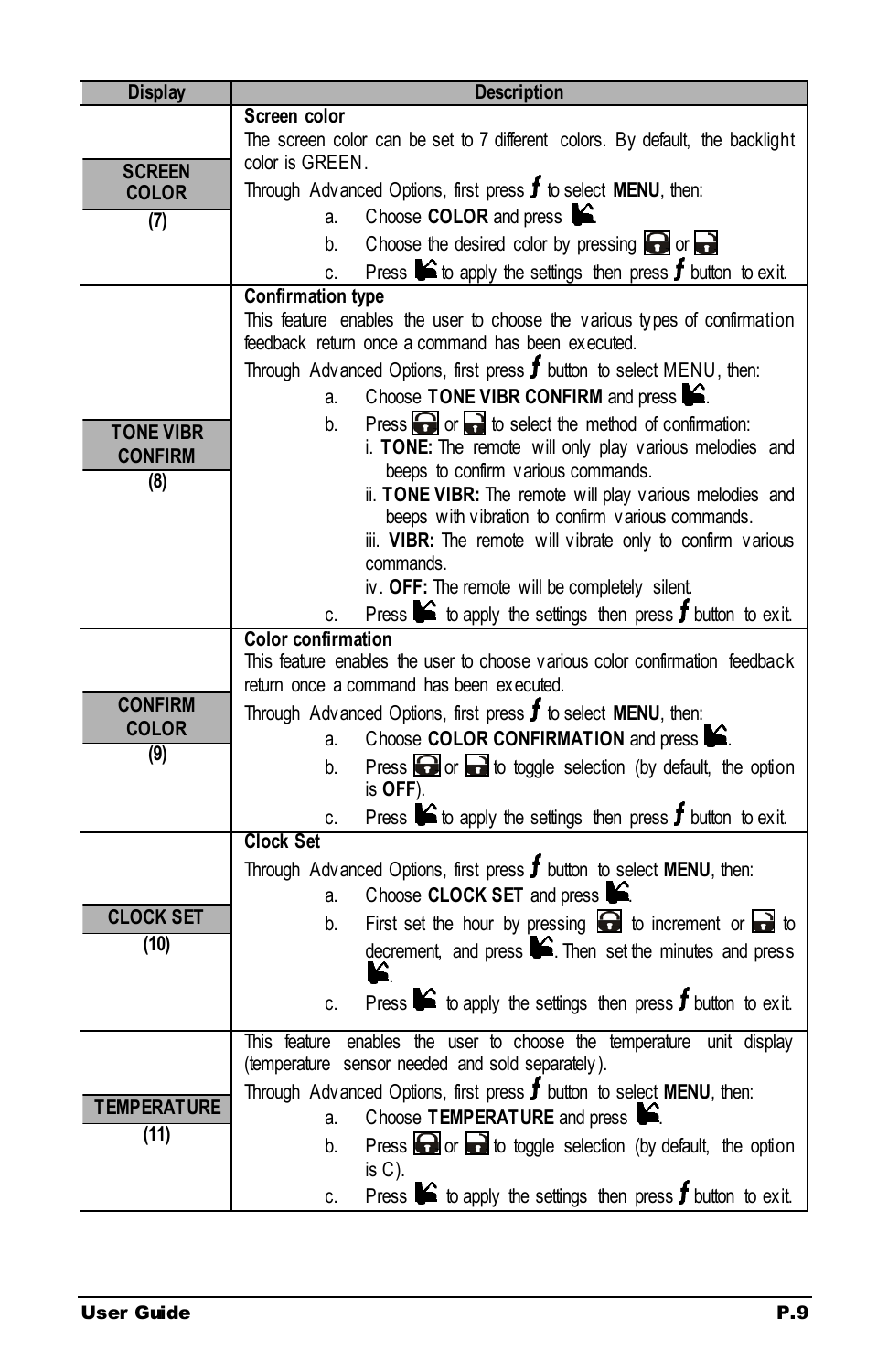| <b>Display</b>    | <b>Description</b>                                                                                                                            |  |  |
|-------------------|-----------------------------------------------------------------------------------------------------------------------------------------------|--|--|
|                   | <b>f</b> Button function                                                                                                                      |  |  |
|                   | The order of LEVELS and MENU can be re-arranged using the $f$ button                                                                          |  |  |
| $\bm{f}$ button   | Function Menu.                                                                                                                                |  |  |
| <b>PROGRAM</b>    | Through Advanced Options, first press $f$ button to select MENU, then:<br>Choose $f$ BUTTON PROGRAM and press $\mathbf{\infty}$ .<br>a.       |  |  |
| (12)              | Press or a to select either 123M or M123 (by default,<br>b.                                                                                   |  |  |
|                   | the option is 123M).                                                                                                                          |  |  |
|                   | Press $\triangleright$ to apply the settings then press <b>f</b> button to exit.<br>C.                                                        |  |  |
|                   | Demo menu                                                                                                                                     |  |  |
|                   | Through Advanced Options, first press $f$ button to select MENU, then:                                                                        |  |  |
|                   |                                                                                                                                               |  |  |
|                   | Choose DEMO and press $\bullet$ .<br>a.                                                                                                       |  |  |
|                   | Press $\bigodot$ or $\bigodot$ to play the demo:<br>b.<br>i. SILENT: The LCD screen animates all confirmation with                            |  |  |
| <b>DEMO</b>       | no backlight nor tones.                                                                                                                       |  |  |
| (13)              | ii. TONE: The LCD screen animates all confirmation with                                                                                       |  |  |
|                   | various tones only.                                                                                                                           |  |  |
|                   | iii. TONE SCREEN COLOR: The LCD screen animates all                                                                                           |  |  |
|                   | confirmation with backlight and tones.                                                                                                        |  |  |
|                   | iv. BACK: To go back to the MENU.                                                                                                             |  |  |
|                   | Press $\triangleright$ to apply the settings then press <b>f</b> button to exit.<br>C.                                                        |  |  |
| <b>SW VERSION</b> | Software version menu                                                                                                                         |  |  |
| (14)              | Displays the software version programmed on the transmitter.                                                                                  |  |  |
|                   | Page Mode                                                                                                                                     |  |  |
|                   | This feature sets the transmitter page mode. When page mode is set to                                                                         |  |  |
|                   | AUTO, the transmitter will adjust itself to sleep mode, and to wake up                                                                        |  |  |
|                   | when a page from the antenna is received, thus conserving the battery<br>consumption and prolonging the battery. When page mode is set to ON, |  |  |
|                   | the transmitter is always listening for a message, and OFF is simply not                                                                      |  |  |
| <b>PAGE MODE</b>  | listening for any message.                                                                                                                    |  |  |
| (15)              | Through Advanced Options, first press $f$ button to select MENU, then:                                                                        |  |  |
|                   | Choose <b>PAGE MODE</b> and press $\mathbf{S}$ .<br>a.                                                                                        |  |  |
|                   | Press or a to select AUTO, ON or OFF (by default,<br>b.                                                                                       |  |  |
|                   | the option is AUTO).                                                                                                                          |  |  |
|                   | Press $\bullet$ to apply the settings then press $f$ button to exit.<br>C.                                                                    |  |  |
|                   | Note: It is recommended to set the PAGE mode to AUTO setting.                                                                                 |  |  |
|                   | Language display                                                                                                                              |  |  |
|                   | Can be set to ENGLISH, FRANCAIS or ESPANOL.                                                                                                   |  |  |
| <b>LANG</b>       | Through Advanced Options, first press $f$ button to select MENU, then:                                                                        |  |  |
| (16)              | Choose LANG then press &<br>a.                                                                                                                |  |  |
|                   | Press $\Box$ or $\Box$ to choose the desired language.<br>b.                                                                                  |  |  |
|                   | Press $\bullet$ to apply the settings then press $f$ button to exit.<br>C.                                                                    |  |  |
|                   |                                                                                                                                               |  |  |
| <b>EXIT</b>       | Exit                                                                                                                                          |  |  |
| (17)              | Exits the Remote advance functions and MENU table. Press $\blacktriangleright$ to exit.                                                       |  |  |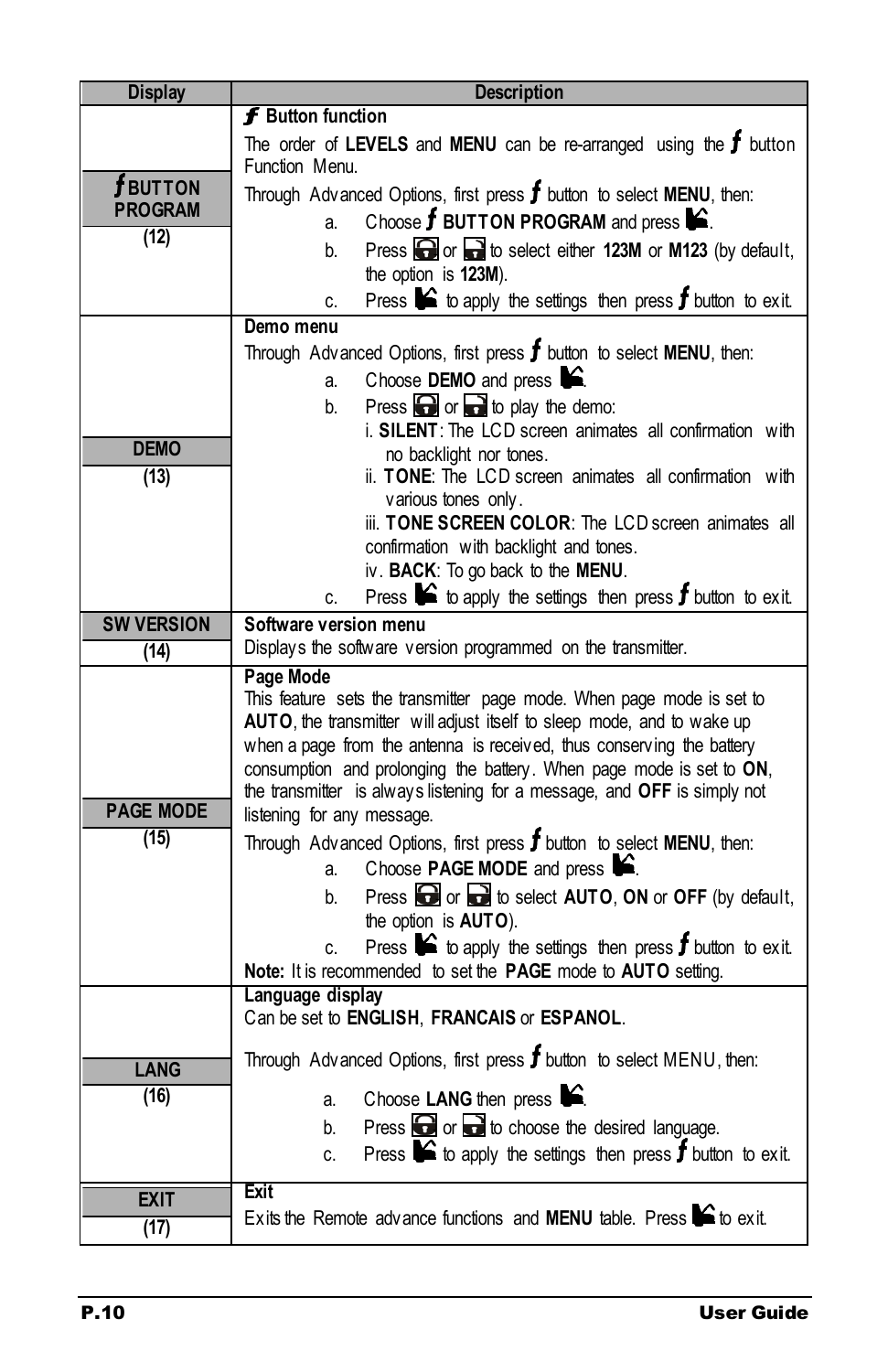### <span id="page-10-0"></span>*Remote-Starting Your Vehicle*

#### <span id="page-10-1"></span>**Setting Your Vehicle Into Ready Mode**

If your vehicle is equipped with a manual transmission you must read the following indications. The unit must first be set to Ready Mode in order to be able to start the vehicle by remote.

Please note that this feature can be enabled using the remote or the handbrake. Both procedures are described below for your convenience.

Once the system is set to Ready Mode, the vehicle can be remote started and stopped at any time. The system will exit Ready Mode if a door, the hood or the trunk is opened, if the brake pedal is pressed, if the parking brake is disengaged or if the ignition key is turned to the **IGNITION ON (RUN)** position.

#### **To set the system to Ready Mode:**

| If Ready Mode is enabled by remote                                                                                                                                                                                                                                                                                                                                    |                                                                                                                                                                                                                                                                |                                               | If Ready Mode is enabled by handbrake                                                                                                         |
|-----------------------------------------------------------------------------------------------------------------------------------------------------------------------------------------------------------------------------------------------------------------------------------------------------------------------------------------------------------------------|----------------------------------------------------------------------------------------------------------------------------------------------------------------------------------------------------------------------------------------------------------------|-----------------------------------------------|-----------------------------------------------------------------------------------------------------------------------------------------------|
| 1. Ensure that all the doors, hood and trunk are closed. Make sure that the gear selector is in the<br>neutral position.                                                                                                                                                                                                                                              |                                                                                                                                                                                                                                                                |                                               |                                                                                                                                               |
| 2. With the engine running, apply the parking<br>brake once and release the brake pedal.<br>3. Within 10 sec. of engaging the parking<br>brake, press and hold $\Box$ $\Box$ or $\odot$ on<br>the transmitter (SmartStart™ uses only the<br>SmartStart <sup>™</sup> icon).<br>4. The parking lights will flash 5 times quickly<br>and remain lit. Release the button. |                                                                                                                                                                                                                                                                | brake twice within 10 sec.<br>and remain lit. | 2. With the engine running, apply the parking<br>3. Make sure to release the brake pedal.<br>4. The parking lights will flash 5 times quickly |
| 5. Remove the key: the engine will keep on running.<br>6. Exit the vehicle. All doors should be closed, including the hood and trunk.                                                                                                                                                                                                                                 |                                                                                                                                                                                                                                                                |                                               |                                                                                                                                               |
| THERE ARE THREE POSSIBLE OPTIONS TO COMPLETE READY<br><b>MODE</b><br>$7_{\scriptscriptstyle{\sim}}$<br>(programmable by installer)                                                                                                                                                                                                                                    |                                                                                                                                                                                                                                                                |                                               |                                                                                                                                               |
| <b>OPTION 1: Automatic</b><br>shut down without AUTO<br><b>LOCK</b>                                                                                                                                                                                                                                                                                                   | <b>OPTION 2: Manual shut down</b><br><b>OPTION 3: Automatic shut</b><br>down with AUTO LOCK<br>(default)                                                                                                                                                       |                                               |                                                                                                                                               |
| The engine stops.                                                                                                                                                                                                                                                                                                                                                     | The engine keeps going until you<br>press either;<br>$a.$ $\bullet$ to lock the doors and<br>shut down the engine;<br>b. <b>b</b> to unlock the doors and<br>shut down the engine;<br>c. $\circled{2}$ to shut down the engine<br>without affecting the doors. |                                               | The engine runs for 8 sec.<br>then locks the doors before<br>finally shutting down the<br>without<br>engine,<br>user<br>interaction.          |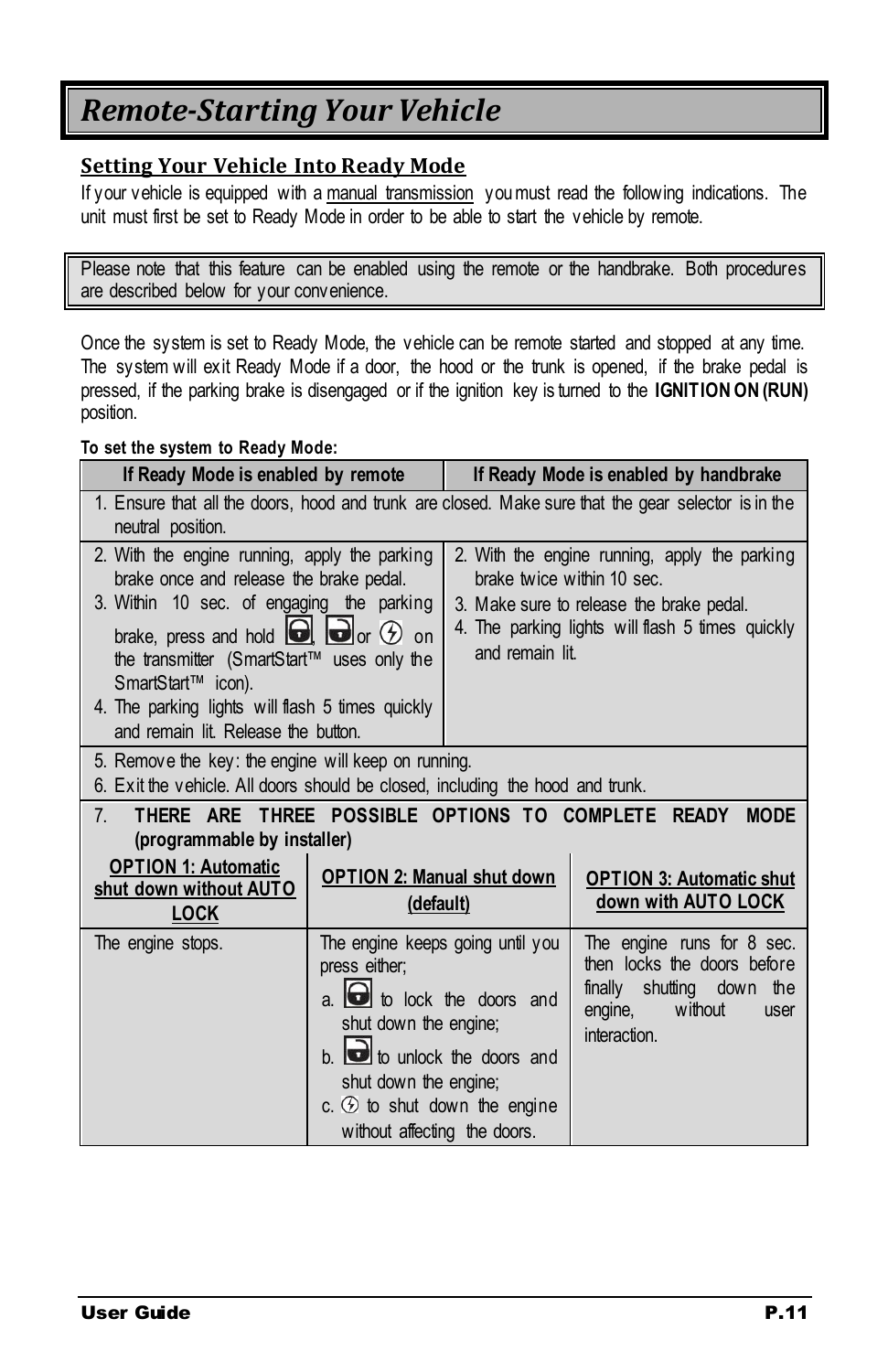| <b>WARNING:</b> The vehicle is<br>not armed or locked down.                                                                                          | <b>WARNING:</b> Engine runs until the<br>time<br>pre-programmed run<br>ex pires. | <b>WARNING:</b> Do not leave<br>your keys in the vehicle!                                                                                     |
|------------------------------------------------------------------------------------------------------------------------------------------------------|----------------------------------------------------------------------------------|-----------------------------------------------------------------------------------------------------------------------------------------------|
| The Parking lights will flash<br>twice to indicate Ready<br>mode is set. To see the $\blacksquare$<br>icon, refresh the remote<br>screen by pressing | The $\mathbf{I}$ icon will appear on your<br>screen.                             | The Parking lights will flash<br>twice to indicate Ready<br>mode is set. To see the $\perp$<br>icon, refresh the remote<br>screen by pressing |

#### <span id="page-11-0"></span>**Remote-starting**

- 1. Press the  $\bigcirc$  button for approximately 1 second and release.
- 2. The remote will beep once and display **START** (2-way remote only)**.**
- 3. After a few seconds you will receive the following to confirm that the vehicle has successfully remote started: Start melody, **REMOTE START** and  $\therefore$

Note: If you have not received the confirmation within 10 seconds. simply press  $\bigcirc$  to refresh the LCD screen.

If your vehicle does not start on the first attempt, the system will shut down, wait a few seconds and try to start the engine again. There will be 3 start attempts before the system gives up.

Press  $\circled{2}$  to remote stop the vehicle at any moment. The remote will play a shutdown melody to confirm.

#### <span id="page-11-1"></span>**Driving Off**

With the vehicle running remotely, press the **button** to disarm the starter kill (if installed) and unlock the doors. Enter the vehicle and do the following:

1. Turn the ignition key to the **IGNITION ON (RUN)** position. (Do not turn the key to the **CRANK** position while the engine is running. This would cause the starter motor to re-engage.)

2. Press the brake pedal to disengage the remote starter unit.

You are now ready to drive off.

**Note:** On some Push-To-Start (PTS) vehicles, no takeover is possible as pressing the brakes will shut the engine down. Please talk to your installation specialist to determine if the "Takeover mode" can be set for your vehicle.

### <span id="page-11-2"></span>*Arming and disarming the starter kill (if installed)*

This added security feature will prevent the vehicle from starting with the Ignition key when the starter kill is armed. If the system was installed with the starter kill option, the vehicle will not be able to start with the key unless the system has been unlocked first or put into Valet Mode **(page [14\)](#page-13-0)**. Note that an external device is required for this feature. Please refer to your installation specialist for availability.

Note: If the Starter Kill is installed, the vehicle will benefit from a protection against starter motor damage that could occur after remote-starting the engine should the user, by force of habit, turn the ignition key to the **CRANK** position.

The starter is always set to active mode requiring the user to manually arm or disarm the Starter Kill as desired.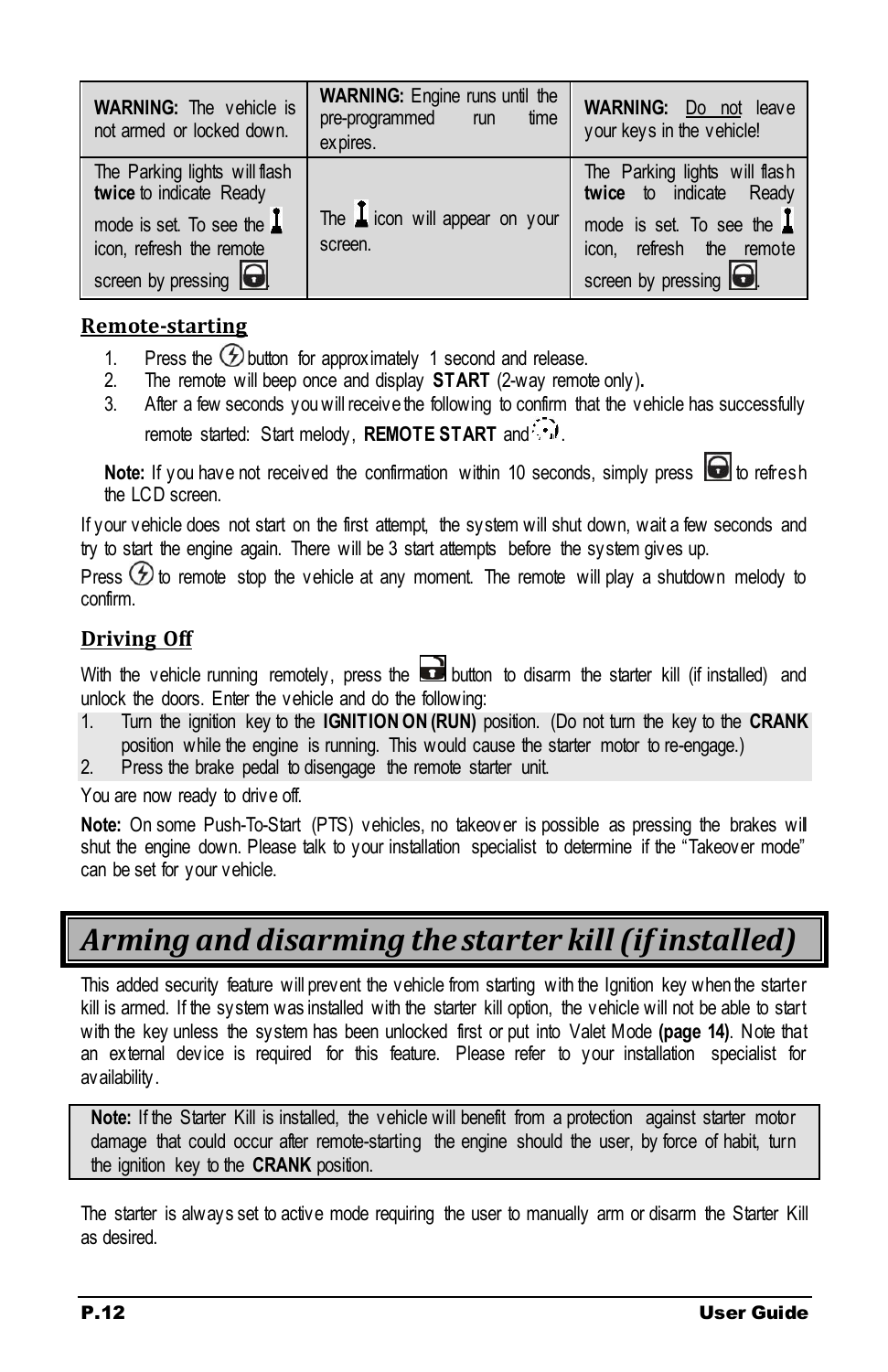#### **How to operate:**

To arm the Starter Kill:

- Press the  $\bigodot$  button on the transmitter.
	- The parking lights will flash once.
	- The LED on the antenna will flash slowly.
	- If remote door locks are installed, this will also lock the doors.

To disarm the Starter Kill:

- Press the **button** on the transmitter.
	- The parking lights will flash twice.
	- The LED on the antenna will remain **OFF**.
	- If remote door locks are installed, this will also unlock the doors.

### <span id="page-12-0"></span>*Remote Starter Features*

#### <span id="page-12-1"></span>**Remote Door Locks**

If your Remote Car Starter was installed with the Remote Door Locks option, you will have the convenience of remote keyless entry.

To LOCK your doors and ARM the system:

- 1. Press and hold the **button** for approx. 1 sec.
- 2. The remote will beep once then display the text **LOCK** and the  $\blacksquare$  icon to confirm locking of the doors.

To UNLOCK your doors and DISARM the system:

- 1. Press and hold the **button** for approx. 1 sec.
- 2. The remote will beep twice then display the text **UNLOCK** and the **interpalle** icon to confirm unlocking of the doors.

#### <span id="page-12-2"></span>**Remote Trunk Release**

If your system was installed with the Remote Trunk Release option, you can open your trunk by

pressing the  $\blacktriangleright$  button for 5 seconds. During this time, the remote will beep once to confirm that you are in range and it will display the text **TRUNK** on the screen. In addition, this will also disarm the OEM alarm (if available).

#### <span id="page-12-3"></span>**Idle Mode**

**Convenience feature:** Idle Mode allows you to keep the engine running and the doors locked while you stop, for example, at a convenience store or for a short delivery.

This feature allows you to let the remote starter take over control of the vehicle (i.e. no Key in the Ignition Switch) while the engine is running.

#### **Activating Idle mode (Automatic transmission):**

- 1. With the engine running, make sure to release the brake pedal and press the  $\Box$ ,  $\Box$ or  $\bigcirc$  button on the transmitter until the parking lights come **ON**. **Note:** SmartStart™ can be setup to use the SmartStart™ icon to activate Idle mode.
- 2. Remove the ignition key from the ignition switch. The engine will continue running.
- 3. Exit the vehicle. All doors, the hood and trunk should be closed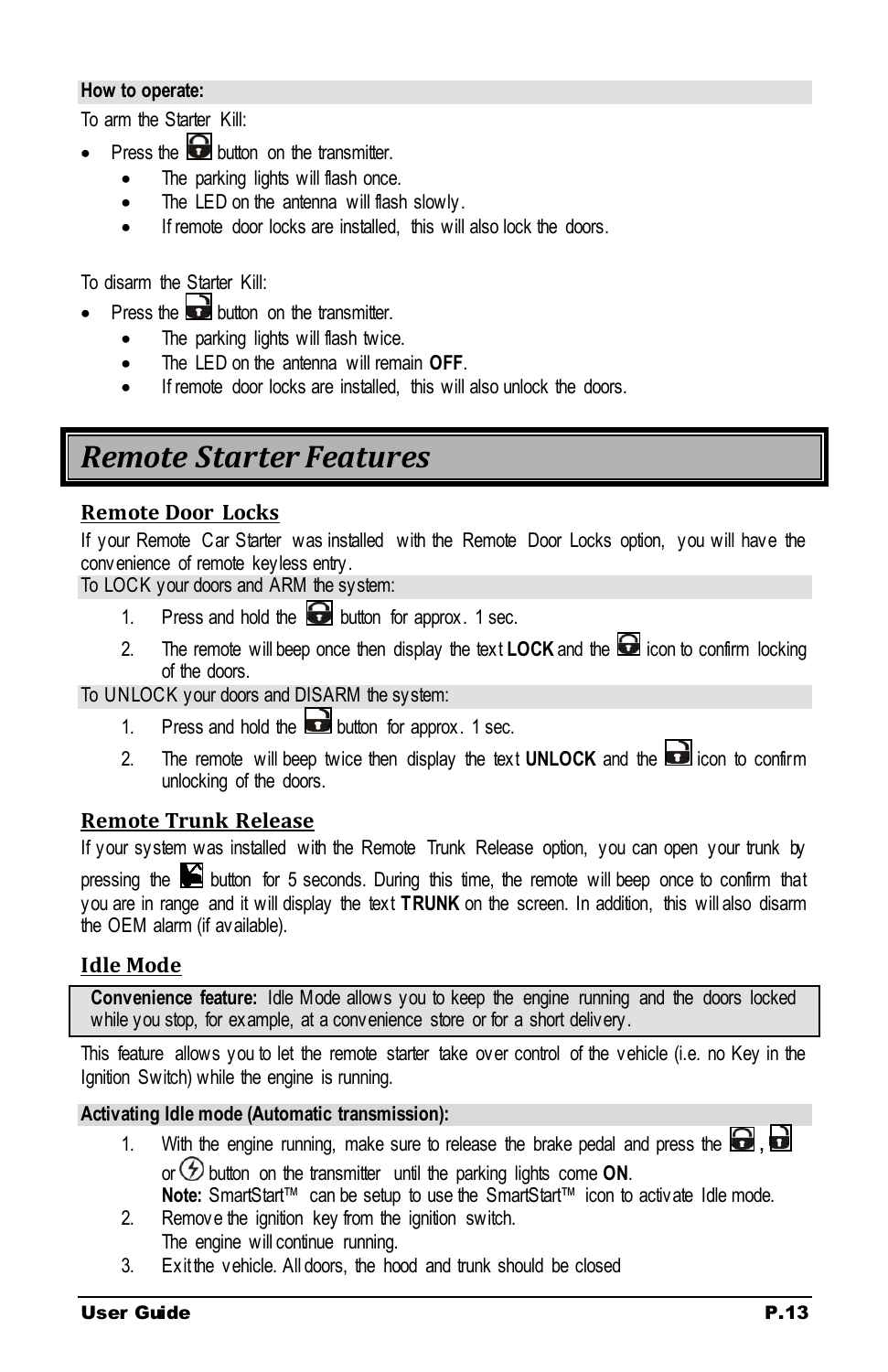- 4. Press the **button** to lock the doors, to arm the starter kill and to arm the alarm (if available). The engine will continue running.
	- a. When re-entering the vehicle, the user must reinsert the key into the ignition and turn it to the **ON** position (not Crank) without pressing on the brake.
	- b. *Once the key is in the ON position*, press on the brake pedal to put the transmission in gear. Pressing the brake pedal at this step will cancel the remote starter takeover. c. Drive off.
- If your vehicle has a manual transmission, Idle Mode can be activated through the same routine as that used for **Ready Mode (pag[e-11\)](#page-10-1)**; at the last step, press the **button** to lock the doors, arm the system and leave the engine running.

#### <span id="page-13-0"></span>**Valet Mode**

When the vehicle is in Valet Mode, the remote starter is disabled. If the vehicle needs to be serviced, or if you park it indoors, Valet Mode will prevent the engine from being remote-started accidentally.

#### **Any of the following features will put the remote car starter into Valet Mode:**

**Ignition Valet:** This feature allows you to set Valet Mode using the ignition key. **Remote valet:** This feature allows you to set Valet Mode using the transmitter. **Valet Switch:** Set Valet Mode using the toggle switch.

#### **To put the system into Valet Mode**

#### **Using the KEY (Ignition Valet Mode):**

- 1. Insert the ignition key into the ignition switch. Within 10 sec., turn the key repeatedly between the **IGNITION/RUN** and **OFF** positions until parking lights flash **3 times**.
- 2. Turn the ignition **OFF**.
- 3. The LED on the antenna will stay **ON** indicating that the vehicle has successfully entered Valet mode.
- 4. Press  $\bigcirc$  or  $\bigcirc$  to refresh the screen. The  $\bigcirc$  /  $\bigcirc$  is displayed to confirm valet mode activation.

#### **Using the TRANSMITTER (Remote Valet Mode):**

- 1. Press the **a** and  $\odot$  buttons simultaneously until the **a** and  $\Box$  icon appears on the LC D display and the  $\Box$  /  $\Box$
- 2. The LED on the antenna will stay **ON** indicating that the vehicle has successfully entered Valet mode.

#### **Using the TOGGLE SWITCH (Valet Switch Mode):**

Set the switch to the **OFF** position.

**Note:** Consult with your installation specialist for the location of the toggle switch in your vehicle.

#### **To take the system out of Valet Mode**

#### **Using the KEY (Ignition Valet Mode):**

- 1. Insert the ignition key into the ignition switch. Within 10 sec., turn the key repeatedly between **IGNITION/RUN** and **OFF** positions until parking lights flash **twice**.
- 2. Turn the ignition **OFF**.
- 3. The LED on the antenna will switch **OFF** indicating that the vehicle is now out of Valet mode.
- 4. Press  $\bigodot$  or  $\bigodot$  to refresh the screen. The  $\bigcircled{1}$  and  $\lhd$  icon will disappear from the screen.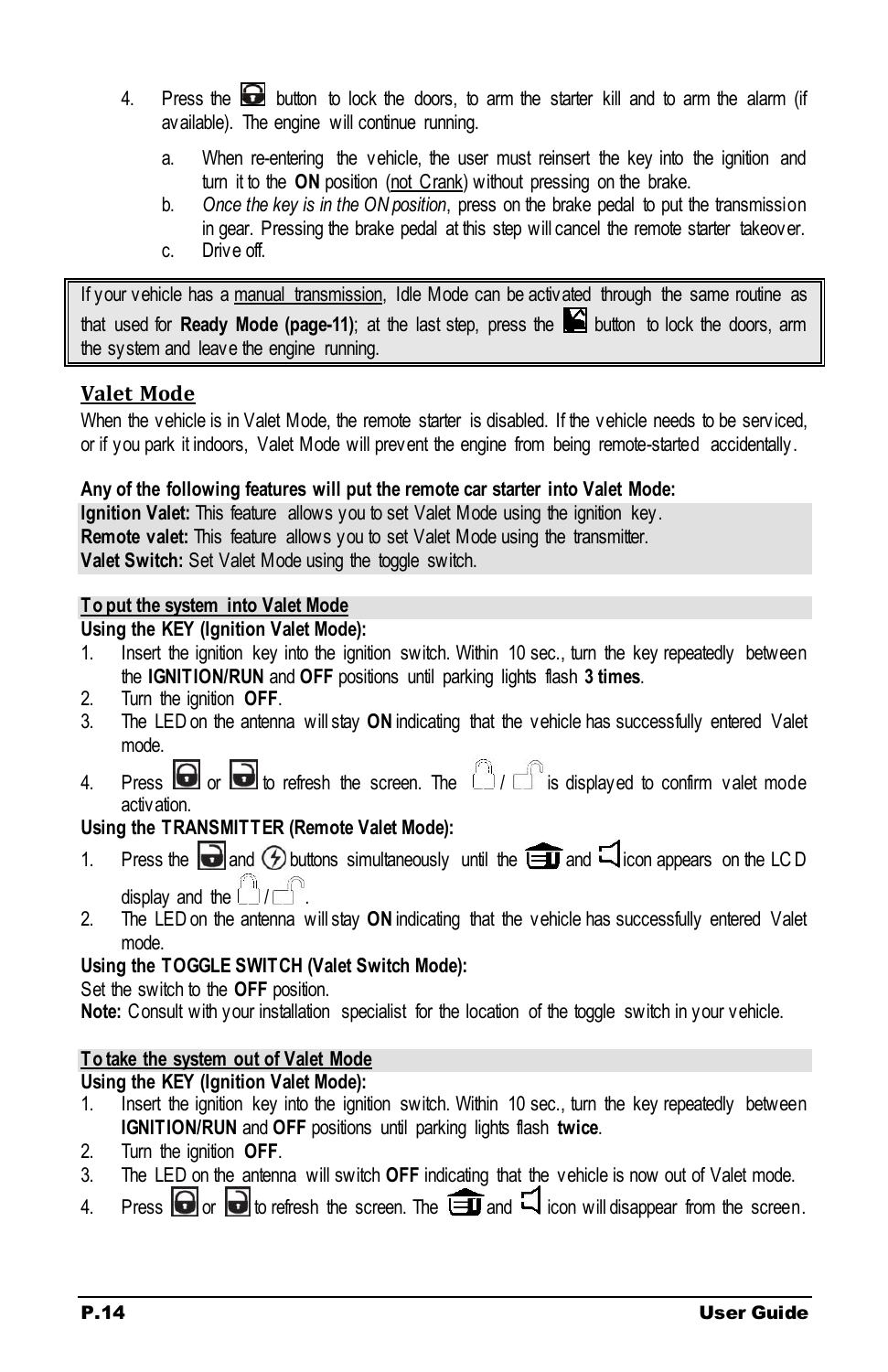#### **Using the TRANSMITTER (Remote Valet Mode):**

- 1. Press the **and O buttons** simultaneously until the **and**  $\Box$  icon disappears from the LCD display.
- 2. The LED on the antenna will start to flash again or will switch **OFF** indicating that the vehicle is now out of Valet mode.

#### <span id="page-14-4"></span>**Using the TOGGLE SWITCH (Valet Switch Mode):**

Set the switch to the **ON** position.

**Note:** Consult with your installation specialist for the location of the toggle switch in your vehicle.

If someone attempted to remote-start the vehicle while in Valet Mode; the parking lights will:

- Turn **ON**, then **OFF**, then will flash **twice**. **OR**
- Turn **ON**, then **OFF** 7 times (when the toggle switch is set to **OFF**).

#### <span id="page-14-0"></span>**Horn Confirmation**

Note: Horn Confirmation can only be activated if the horn has been adequately configured by the installer.

If configured by the installer, the horn will be triggered every time the  $\blacksquare$  button is pressed, or when it is pressed twice within 3 seconds.

#### <span id="page-14-1"></span>**Car Finder**

**Note:** Car Finder can only be activated if the horn has been adequately configured by the installer.

This feature allows the user to locate where the vehicle is parked in a busy parking lot.

#### **To activate Car Finder**

- 1. Press and release  $\boldsymbol{f}$  to select **LEVEL1**.
- 2. Press and hold the **button**. The LCD remote displays **CONFM** and plays a melody to confirm the command.

#### **1-way remote:**

Press the AUX button once. While the remote LED is flashing, press and hold the  $\blacksquare$  button. The horn emits 3 short honks and the parking lights flash 10 times.

#### <span id="page-14-2"></span>**Panic Mode**

**Note:** Panic mode can only be activated if the horn has been adequately configured by the installer.

In an emergency situation, you can activate panic mode by pressing and holding the  $\Box$  ou  $\Box$ button for more than 3 seconds, until the horn starts honking. The LCD will display **PANIC** for 3 seconds. If the vehicle is under a remote start, the engine will shut down automatically before setting off the horn. You can stop the horn by pressing  $\Box$  or  $\Box$ .

#### **\* Panic Mode will automatically shut down after 30 sec.**

#### <span id="page-14-3"></span>**Cold Weather Mode**

If the vehicle has a **manual transmission**, **Ready mode (page[-11\)](#page-10-1)** should be set before entering Cold Weather mode. When Cold Weather Mode is active, the engine starts every 2 hours and runs for the pre-programmed run time (please refer to your installation specialist). Cold Weather Mode automatically ends after 24 hours or 12 starts.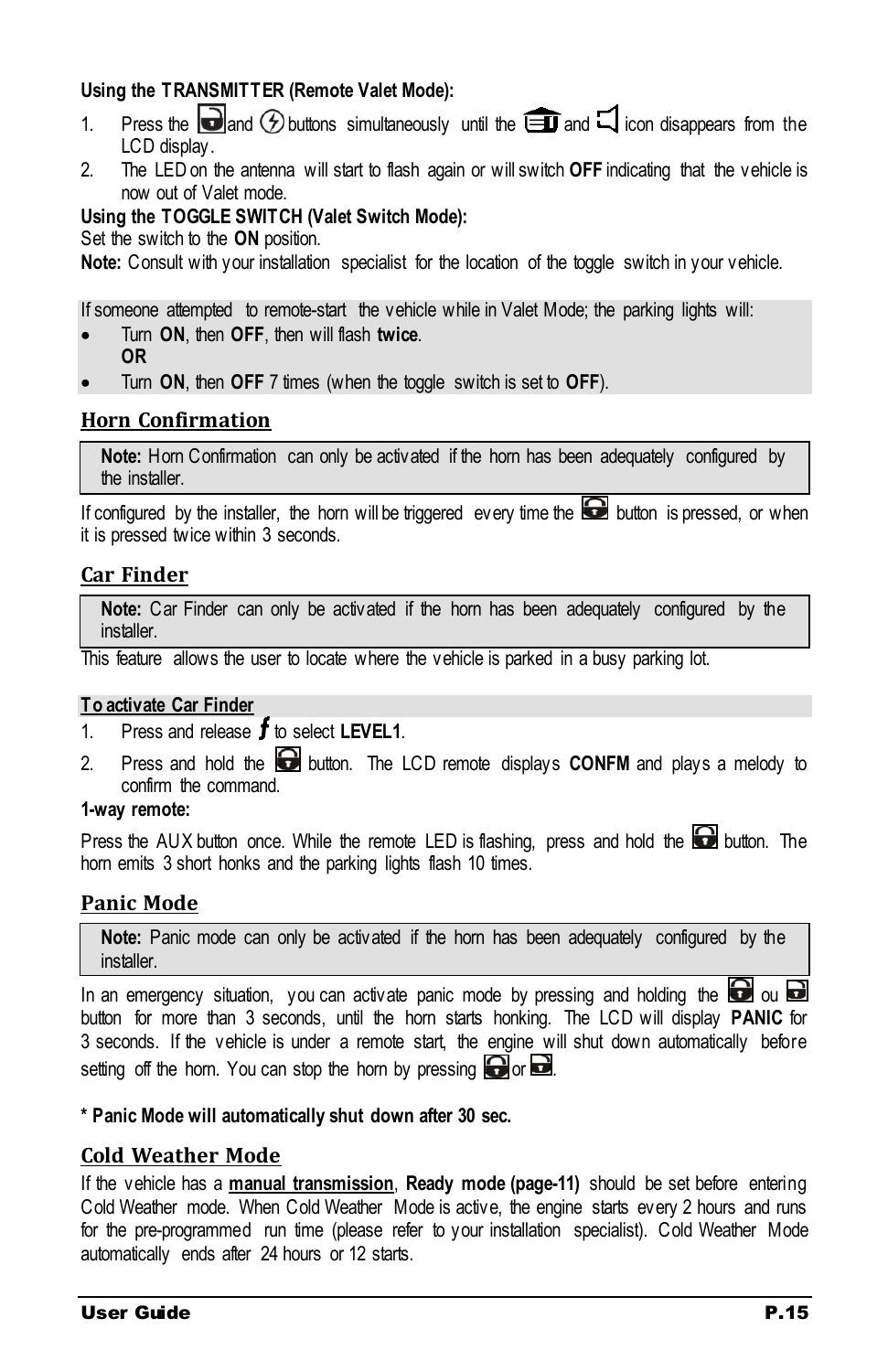#### **To enter Cold Weather Mode:**

2-way remote:

- 1. Press and release  $f$  to select LEVEL1.
- 2. Press and hold the  $\circled{D}$  button until the  $\ddot{P}$  and  $\ddot{I}$  icon appears on the display (you can also access it using the Remote Menu; refer to Remote advanced functions and MENU).

OR

1-way remote:

1. Press AUX once. While the remote LED is flashing, press and hold  $\circled{D}$  until the parking lights flash 3 times.

#### **To exit Cold Weather Mode, do any one of the following actions:**

- Open the hood.
- Start the engine remotely.
- Turn the ignition key to the **IGNITION ON (RUN)** position.
- Or by using the remote as so:
- a) 2-way remote

Press and release  $f$  to select LEVEL1. Press and hold the  $\circled{D}$  button until the  $\downarrow\downarrow$  and  $\ddot{\cdot}^*\cdot$  icon disappears from the display.

b) 1-way remote

Press AUX once. While the remote LED is flashing, press and hold  $\circled{2}$  until the parking lights flash once.

#### <span id="page-15-0"></span>**Extended Run Time**

While the vehicle is running remotely, press and hold the  $\circledast$  button until the remote plays the start melody and displays **REMOTE START**. This will reset the run time counter to zero and restart the run time cycle from the beginning.

To stop the vehicle, at any moment, simply press and release the  $\circledast$  button.

**Example:** If your remote car starter is programmed for a run time of 3 minutes and your vehicle has been running for 2 minutes already, pressing the  $\circled{D}$  button will reset the counter to zero and allow the engine to run for another cycle (in this case, 3 minutes).

#### <span id="page-15-1"></span>**Temperature Request (If ACC-Temp-101 installed)**

The user can request the temperature in the vehicle if a Temperature Sensor Module (ACC-Temp-101) is installed:

- 1. Through the remote advanced function menu **(page[-6\)](#page-5-0)**, select **LEVEL1.**
- 2. Immediately press and release the  $\blacksquare$  button to display the car indoor temperature.

**Note:** ACC-TEMP-101 is sold separately. Consult your installation specialist for more information.

#### <span id="page-15-2"></span>**Relock**

If your system was programmed with the Relock option, once you unlock the doors using the remote, but do not open any door, hood, trunk or turn the ignition **ON** within 30 seconds, the system will automatically relock and arm the OEM alarm (if available).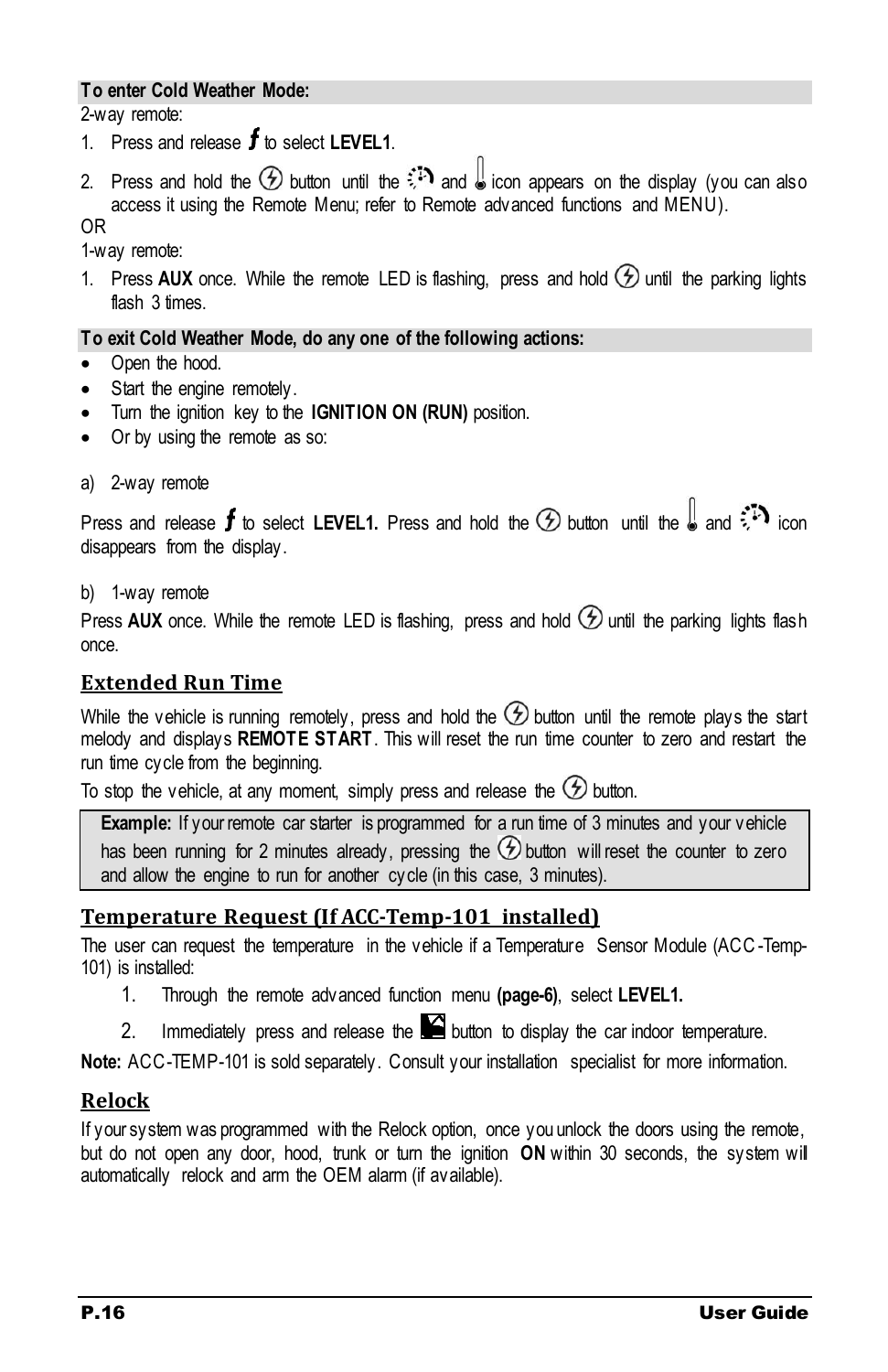### <span id="page-16-0"></span>*Advanced Features: Installation-programmable Options*

The remote starter was designed with flexibility and OEM integration in mind. With its programmable options, this unit can single-handedly control nearly any electrical system in your vehicle.

**Caution:** The programming of your system should be left to a professional. Changing any one of the settings may affect the operation of your remote starter.

#### <span id="page-16-1"></span>**Ignition-controlled Door Locks**

This is an added security feature. If your Remote Car Starter was installed with the Ignition-Controll ed Door Locks option, the doors will automatically lock as soon as the ignition key is turned to the **IGNITION ON (RUN)** position while the brakes are pressed. The remote car starter will also lock any door that was unlocked and opened (then closed) the next time the brake pedal is pressed (only when doors are monitored). When the key is turned to the **OFF** position, the doors will automatically be unlocked. Consult your installation specialist for more information.

#### <span id="page-16-2"></span>**Priority Door**

If configured by your installer, this feature allows the user to unlock ONLY the driver side door by pressing the button once on the transmitter, and to unlock all the other doors by pressing that same button a second time.

#### <span id="page-16-3"></span>**Engine Run Time**

On a gasoline or diesel type engine, the Remote Car Starter can be programmed to run the engine for 1 to 30 minutes (15 minutes by default). Refer to your installation specialist for the preprogrammed engine run time of your remote car starter.

#### <span id="page-16-4"></span>**Turbo Mode**

If Turbo Mode is configured at installation, it will allow a turbocharger to idle down after the user leaves the vehicle: the unit will take over the vehicle and keep it running for 60 seconds (or until it is shut down by remote control), then shut down the engine.

If your vehicle has an *automatic transmission*, proceed as follows to set the system to Turbo Mode:

1. With the engine running, make sure to release the brake pedal and press the  $\Box$ ,  $\Box$  or  $\odot$ button on the transmitter until the parking lights come **ON**.

**Note:** SmartStart™ can be setup to use the SmartStart™ icon to activate Turbo mode.

- 2. Remove the ignition key from the ignition switch. The engine will continue running.
- 3. Exit the vehicle and close all doors, hood and trunk.
- 4. Press the  $\blacktriangleright$  button; this will lock the doors, and confirm that the vehicle is in Turbo Mode.
- 5. The engine will shut down after 60 seconds.

If your vehicle has a **manual transmission,** follow all steps of the **Ready Mode** routine **(pag[e-11\)](#page-10-1)** to activate Turbo Mode. At the last step,

- Press **to** to lock the doors and have the engine shut down after 60 seconds; The parking lights will flash 3 times and remain lit.
- Press  $\Box$  to unlock the doors and have the engine shut down after 60 seconds; The parking lights will flash 3 times and remain lit.
- Press  $\circled{2}$  to shut down the engine without affecting the doors.

**Note:** The vehicle will enter Ready Mode once the engine run time expires.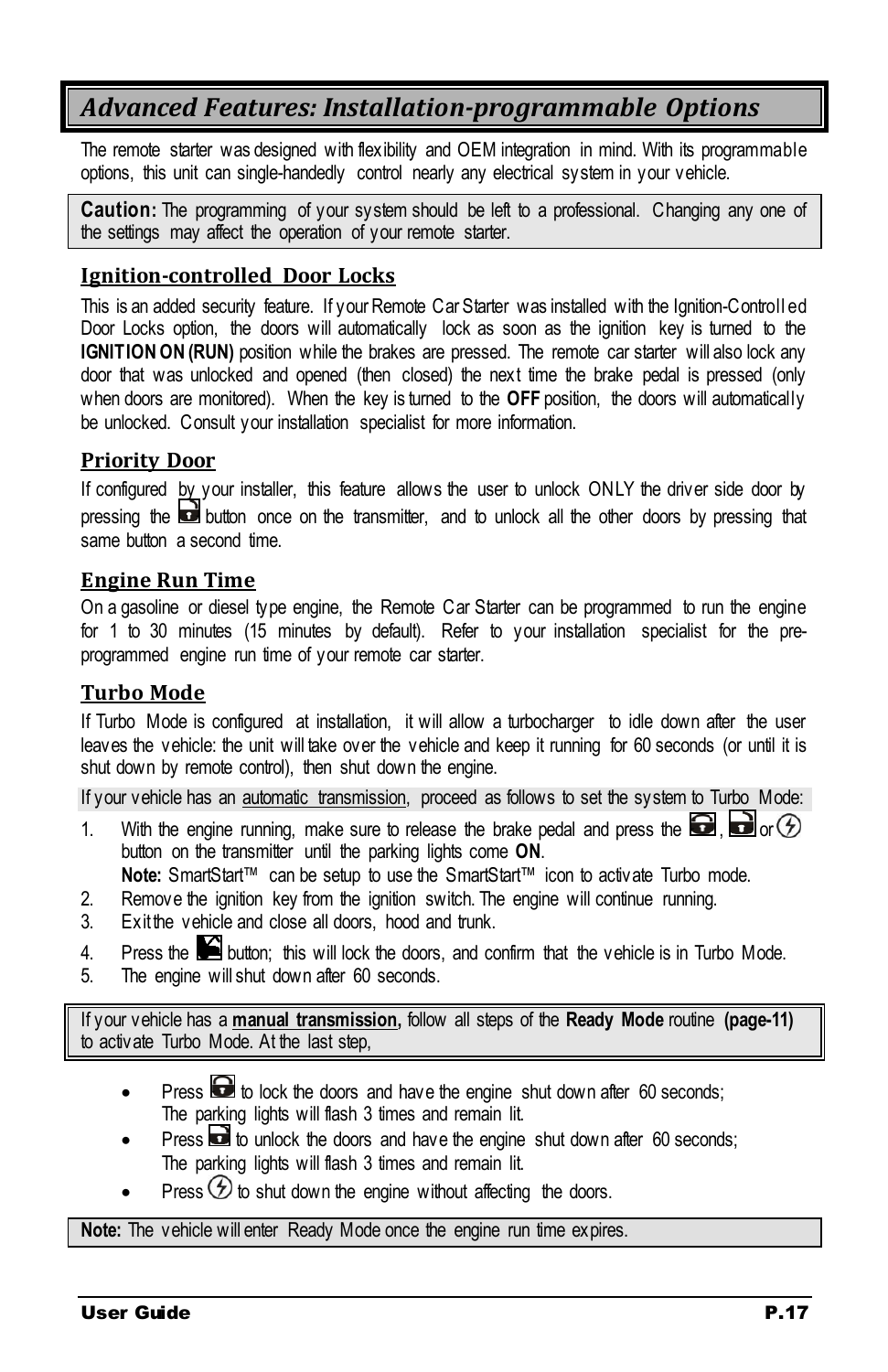#### <span id="page-17-0"></span>**Rear Defogger**

This feature allows the user to activate the rear defogger circuit of the vehicle (if configured), while Remote Start is enabled.

#### **To activate the rear defogger**

2-way remote:

Press and release  $f$  to select LEVEL1, then press  $\Box$ .

The remote beeps, displays **DEFOG**, and the status icon updates to confirm the operation.

#### **OR**

1-way remote:

Press **AUX** once. While the remote LED is flashing, press ...

#### <span id="page-17-1"></span>**Auxiliary Outputs**

This feature allows the user to activate various auxiliaries in the car. Consult with your installation specialist for availability.

#### <span id="page-17-2"></span>**Multi-car Operation**

This option allows the owner of two vehicles, both equipped with the same remote starter model, to control both systems with a single remote control.

**Note:** -Your remote control must be configured for second car operation by the installer.

-When using this remote for second car operation, a two-toned trill beep will play to indicate that the second car operation message was sent to the car.

To control the second vehicle:

#### **OR**

| Press f > f > 1 |  |
|-----------------|--|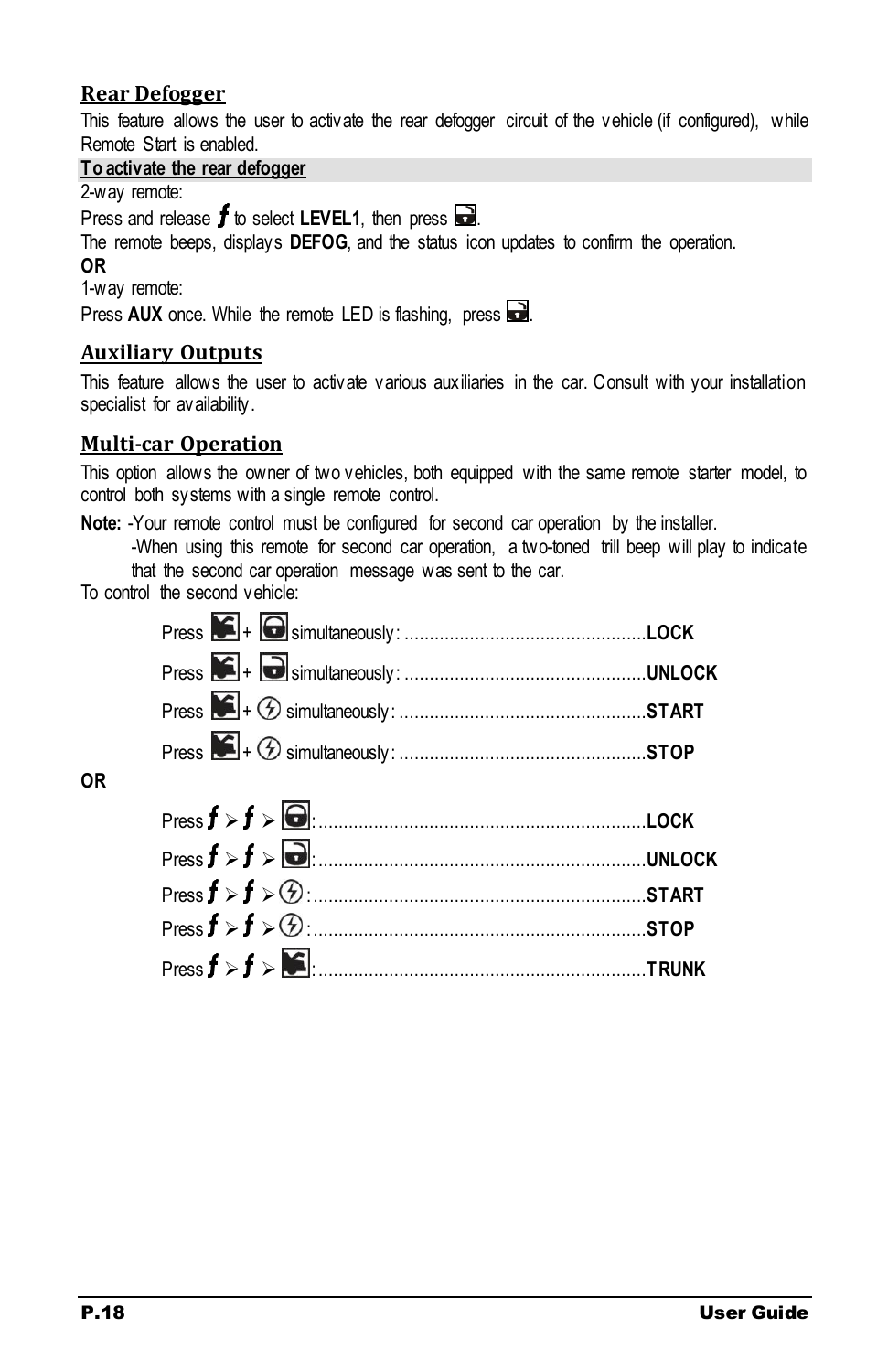### <span id="page-18-0"></span>*Multi-Level Features*

The multi-level features allow you to access different features of your vehicle or of a second car by pressing the **f** button twice, three or four times. For convenience purpose, the order of LEVELS and **MENU** can be re-arranged through **f** BUTTON PROGRAM setting.

**Features:**

- **Advanced features:** 
	- Car Finder (if configured): Level  $1 + \bigodot$
	- Rear Defogger (if configured): Level  $1 + \Box$
	- Cold Weather mode: Level  $1 + D$
	- Temperature request (if configured): Level  $1 + \infty$
- **Multicar Operation:** Allows the owner to control both vehicle equipped with the same remote starter model. Refer t[o Multi-car Operation](#page-17-2) on page [18](#page-17-2) for more information.
- **Auxiliary outputs:** 
	- $\bullet$  AUX1: Level 3 +  $\bullet$
	- $\bullet$  AUX2: Level 3 +
	- AUX3: Level  $3 + 6$
	- $\Delta$ UX4: Level 3 +
- **Menu:** See Menu section for the complete Menu list.

**To control the Multi level features, refer to the tables below:**

| <b>f BUTTON PROGRAM setting 1 *default</b> |                                 |                  |
|--------------------------------------------|---------------------------------|------------------|
| <b>FBPRO</b><br>setting                    | <b>Features</b>                 | Levels           |
|                                            | Advanced features               | L01              |
| 2                                          | Multicar operation              | L02              |
| 3                                          | Auxiliary output<br>activ ation | L <sub>0</sub> 3 |
| М                                          | <b>MENU</b>                     | MENU             |

| <b>J BUTTON PROGRAM setting 2</b> |                                  |                  |
|-----------------------------------|----------------------------------|------------------|
| <b>FBPRO</b><br>setting           | <b>Features</b>                  | Levels           |
| М                                 | <b>MENU</b>                      | <b>MENU</b>      |
|                                   | Advanced features                | L01              |
| 2                                 | Multicar operation               | L <sub>02</sub>  |
| 3                                 | Aux iliary output<br>activ ation | L <sub>0</sub> 3 |